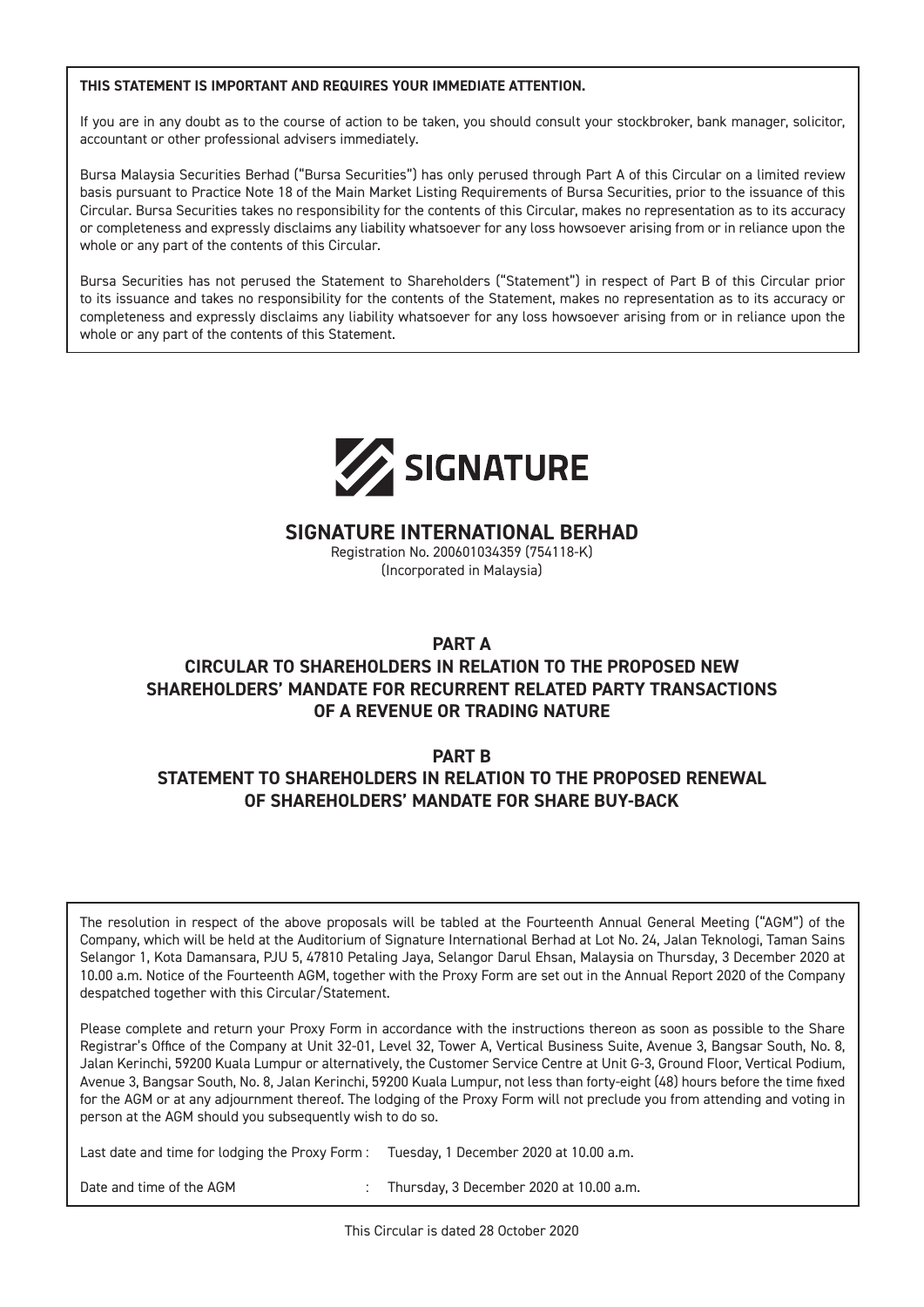**PART A CIRCULAR TO SHAREHOLDERS IN RELATION TO THE PROPOSED NEW SHAREHOLDERS' MANDATE FOR RECURRENT RELATED PARTY TRANSACTIONS OF A REVENUE OR TRADING NATURE**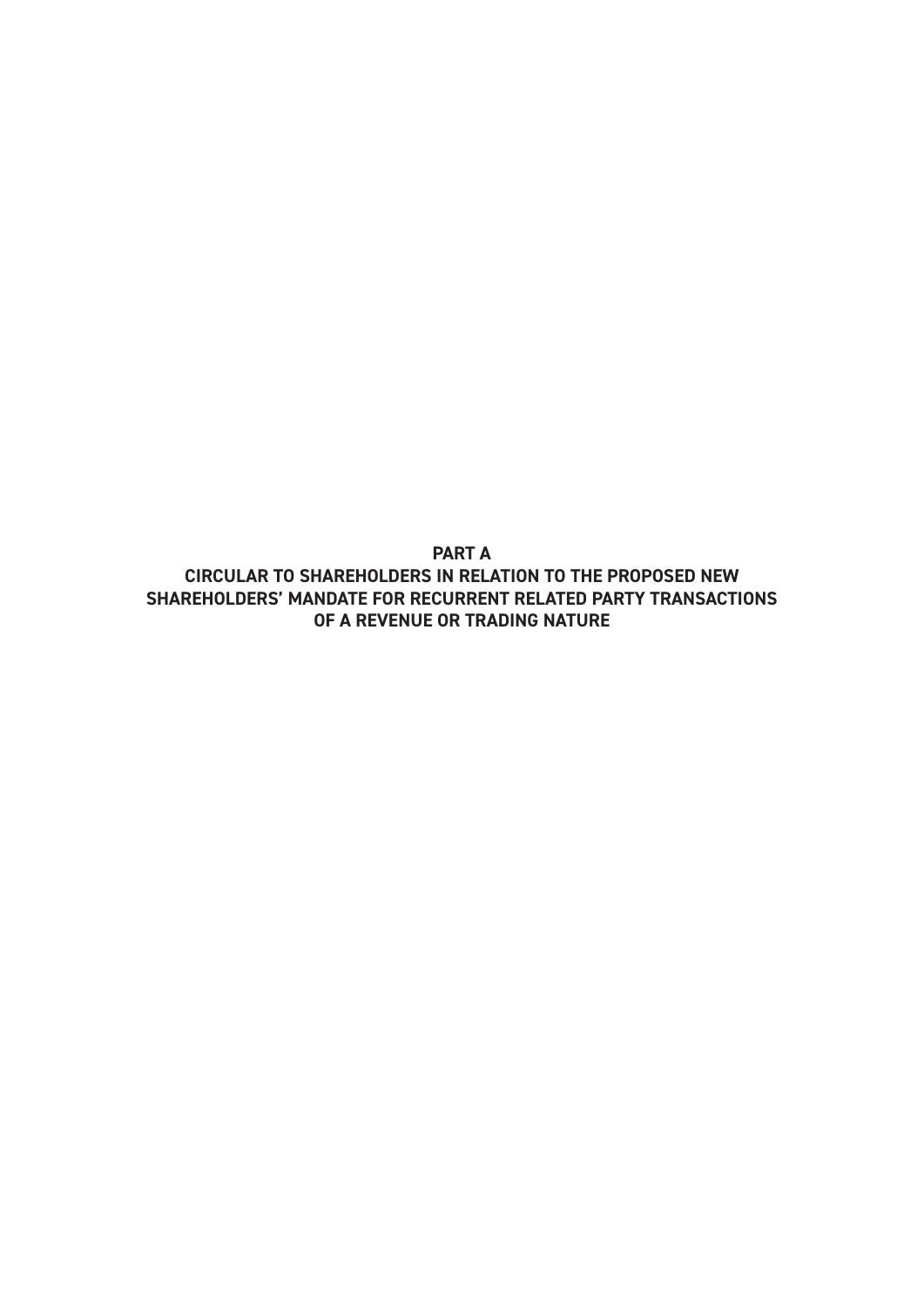#### **DEFINITIONS**

Except where the context otherwise requires, the following definitions shall apply throughout this Circular:-

| "2020 Annual Report"                    | : Annual report of SIGN for the financial year ended 30 June 2020.                                                                                                                                                                                                                                                                    |
|-----------------------------------------|---------------------------------------------------------------------------------------------------------------------------------------------------------------------------------------------------------------------------------------------------------------------------------------------------------------------------------------|
| "Act"                                   | Companies Act 2016 and any amendments made thereto from time to time.                                                                                                                                                                                                                                                                 |
| "AGM"                                   | Annual General Meeting.                                                                                                                                                                                                                                                                                                               |
| "ARMC"                                  | Audit and Risk Management Committee of SIGN.                                                                                                                                                                                                                                                                                          |
| "Board"                                 | The Board of Directors of SIGN.                                                                                                                                                                                                                                                                                                       |
| "Bursa Securities" or<br>"the Exchange" | Bursa Malaysia Securities Berhad [Registration No. 200301033577 (635998-W)].                                                                                                                                                                                                                                                          |
| "Director(s)"                           | : Shall have the meaning given in Section 2(1) of the Capital Markets and Services Act 2007 and<br>includes any person who is or was within the preceding 6 months of the date on which the terms<br>of the transaction were agreed upon, a director or chief executive officer of the Company, its<br>subsidiary or holding company. |
| "Listing Requirements"                  | : Bursa Securities Main Market Listing Requirements and any Practice Notes issued in relation<br>thereto, including any amendments that may be made from time to time.                                                                                                                                                                |
| "LPD"                                   | 30 September 2020, being the latest practicable date prior to the printing and despatch of this<br>Circular.                                                                                                                                                                                                                          |
| "Major Shareholder"                     | A person who has an interest(s) in voting share(s) in the Company and the number or aggregate<br>number of those shares is:-                                                                                                                                                                                                          |
|                                         | (a)<br>10% or more of the total number of voting shares in the Company; or<br>(b)<br>5% or more of the total number of voting shares in the Company where such person is the<br>largest shareholder of the Company                                                                                                                    |
|                                         | and shall include any person who is or was within the preceding six (6) months of the date on<br>which the terms of the transaction was agreed upon, a major shareholder of SIGN, its subsidiary<br>or holding company.                                                                                                               |
|                                         | "Interest" shall have the meaning of "interest in shares" given in Section 8 of the Act.                                                                                                                                                                                                                                              |
| "Person(s) Connected"                   | Persons connected to the Directors and/or Major Shareholders, who fall under any one of the<br>following categories:-                                                                                                                                                                                                                 |
|                                         | (i)<br>a family member of the Directors or Major Shareholders;                                                                                                                                                                                                                                                                        |
|                                         | (ii)<br>a trustee of a trust (other than a trustee for an employee share scheme or pension scheme)<br>under which the Director, Major Shareholder or a family member of the Directors or Major<br>Shareholders, is the sole beneficiary;                                                                                              |
|                                         | (iii)<br>a partner of the Directors or Major Shareholders;                                                                                                                                                                                                                                                                            |
|                                         | (iv)<br>a person, or where the person is a body corporate, the body corporate or its directors,<br>in accordance with whose direction, instructions or wishes the Directors or Major<br>Shareholders is accustomed or is under an obligation, whether formal or informal, to act;                                                     |
|                                         | (v)<br>a body corporate in which the Directors, Major Shareholders or persons connected with<br>them are entitled to exercise, or control the exercise of, not less than 20% of the votes<br>attached to voting shares in the body corporate; or                                                                                      |
|                                         | (v <sub>i</sub> )<br>a body corporate which is a related corporation of the Directors or Major Shareholders.                                                                                                                                                                                                                          |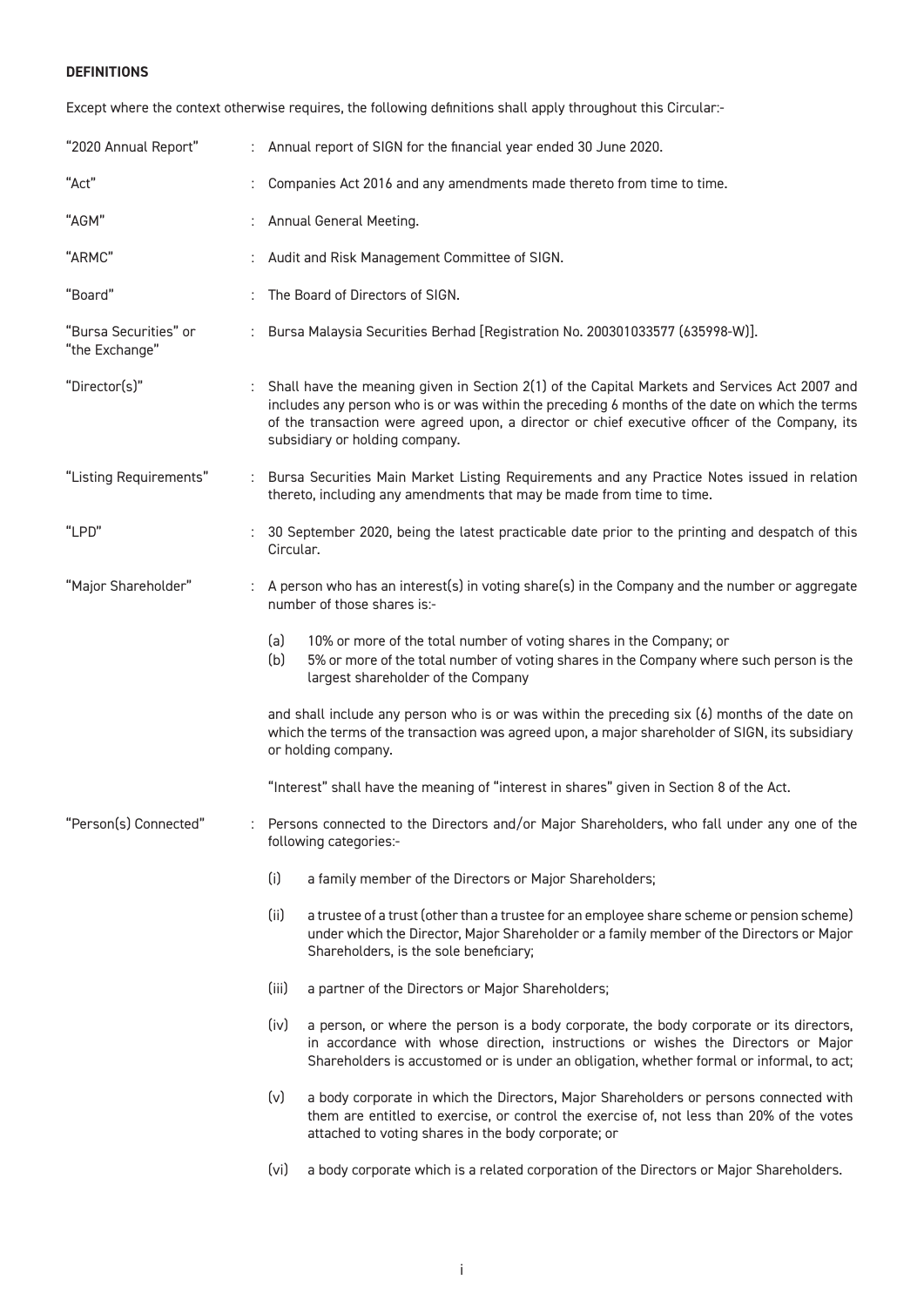#### **DEFINITIONS (CONT'D)**

| "Proposal" or "Proposed<br>Shareholders' Mandate"      | Proposed new shareholders' mandate for Recurrent Related Party Transactions of a revenue or<br>trading nature.                                                                                                                                                                                     |
|--------------------------------------------------------|----------------------------------------------------------------------------------------------------------------------------------------------------------------------------------------------------------------------------------------------------------------------------------------------------|
| "Recurrent Related Party<br>Transactions" or "RRPT(s)" | Recurrent related party transactions of a revenue or trading nature which are necessary for<br>the day-to-day operations and are entered into by SIGN Group with the Related Party(ies) in the<br>ordinary course of business which involves the interest, direct or indirect, of a Related Party. |
| "Related Party(ies)"                                   | : Any Director, Major Shareholder or Person Connected with such Director or Major Shareholder<br>as defined under Chapters 1 and 10 of the Listing Requirements.                                                                                                                                   |
| "RM" and "sen"                                         | : Ringgit Malaysia and sen respectively.                                                                                                                                                                                                                                                           |
| "SIGN" or the "Company"                                | : Signature International Berhad [Registration No. 200601034359 (754118-K)].                                                                                                                                                                                                                       |
| "SIGN Group" or the<br>"Group"                         | : SIGN and its subsidiaries.                                                                                                                                                                                                                                                                       |

Words incorporating the singular shall, where applicable, include the plural and vice versa. Words incorporating the masculine gender shall, where applicable, include the feminine and neuter genders and vice versa. Any reference to persons shall include corporations, unless otherwise specified.

Any reference in this Circular to any enactment is a reference to that enactment as for the time being amended or re-enacted. Any reference to a time of day in this Circular shall be a reference to Malaysian time, unless otherwise specified.

**- The rest of this page has been intentionally left blank -**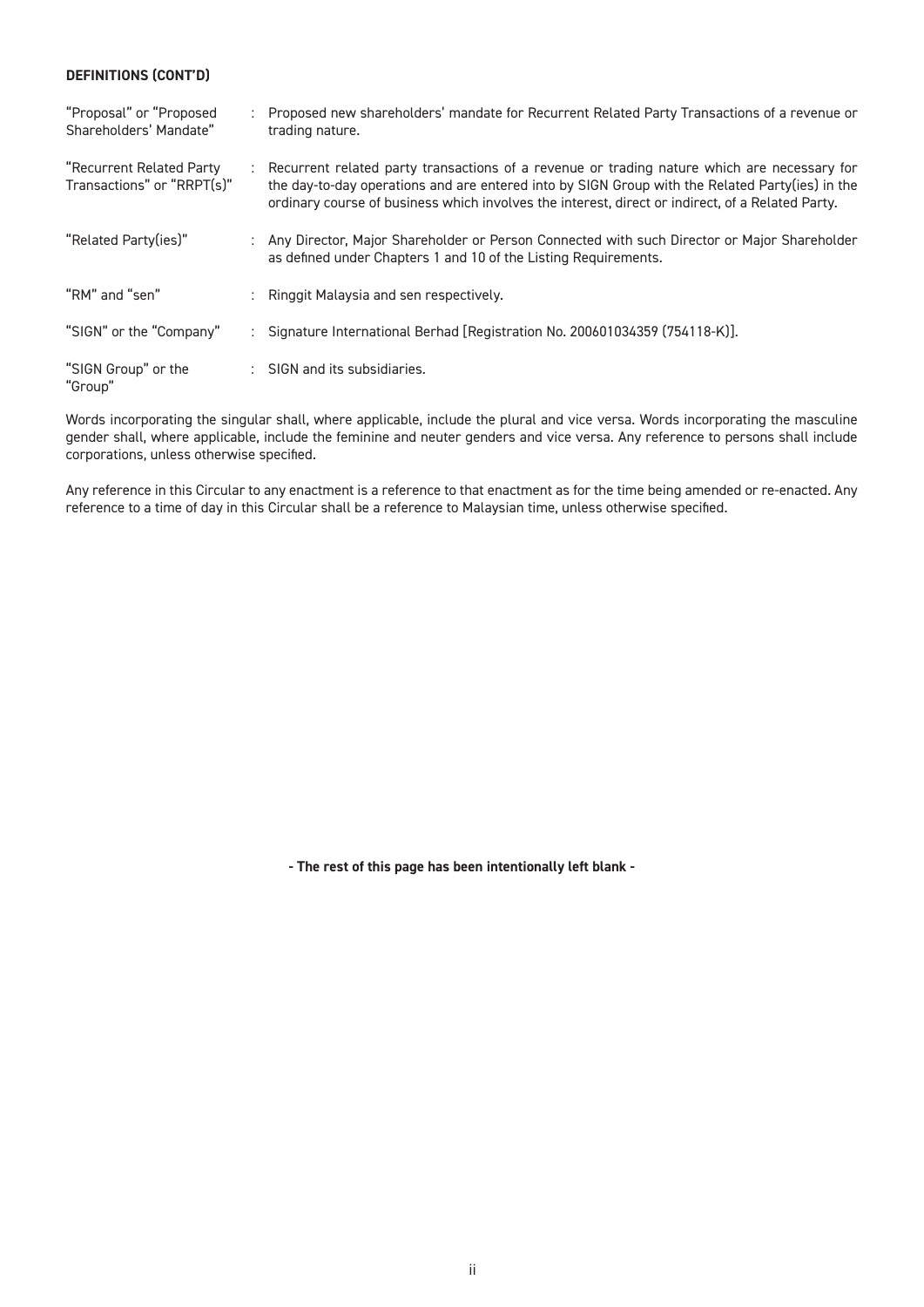#### **TABLE OF CONTENTS**

|    | LETTER TO SHAREHOLDERS CONTAINING:                                           | <b>PAGE</b> |
|----|------------------------------------------------------------------------------|-------------|
| 1. | <b>INTRODUCTION</b>                                                          | 1           |
| 2. | INFORMATION ON THE PROPOSAL                                                  | 1           |
|    | Provisions under the Listing Requirements<br>2.1                             | $1 - 2$     |
|    | Validity Period of the Proposed Shareholders' Mandate<br>$2.2\phantom{0}$    | 2           |
|    | Details of SIGN Group<br>2.3                                                 | $2 - 3$     |
|    | 2.4<br><b>Class of Related Party Transactions</b>                            | З           |
|    | Nature of the RRPTs and Estimated Value<br>2.5                               |             |
|    | Details of Amount Due and Owing to SIGN Group by the Related Party<br>2.6    | 5           |
|    | Review Procedures and Guidelines for the RRPTs<br>2.7                        | 5           |
|    | Threshold for Approval<br>2.8                                                | 6           |
|    | Statement by the ARMC<br>2.9                                                 | h           |
|    | 2.10 Rationale and Benefits of the Proposed Shareholders' Mandate            | 6           |
|    | 2.11 Financial Effects of the Proposed Shareholders' Mandate                 | 6           |
| 3. | APPROVAL REQUIRED                                                            |             |
| 4. | DIRECTORS' AND MAJOR SHAREHOLDERS' INTERESTS AND PERSON(S) CONNECTED TO THEM | 7           |
| 5. | DIRECTORS' RECOMMENDATION                                                    | 7           |
| 6. | <b>AGM</b>                                                                   | 7           |
| 7. | FURTHER INFORMATION                                                          | 7           |
|    | <b>APPENDIX A</b>                                                            | 8           |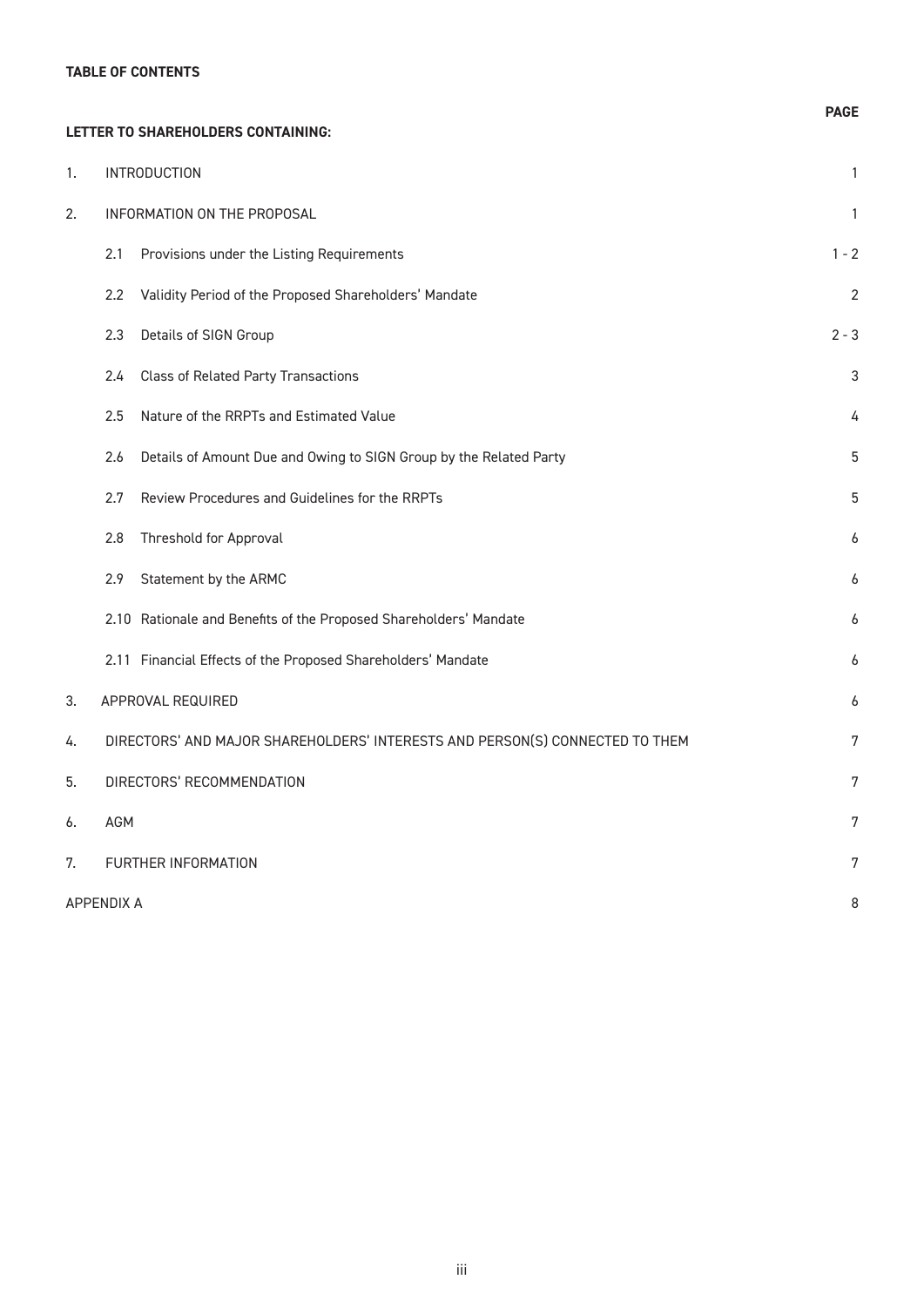

#### **SIGNATURE INTERNATIONAL BERHAD**

Registration No. 200601034359 (754118-K) (Incorporated in Malaysia)

**Registered Office:-**

Unit 30-01, Level 30, Tower A Vertical Business Suite, Avenue 3 Bangsar South, No. 8, Jalan Kerinchi 59200 Kuala Lumpur Wilayah Persekutuan Malaysia

28 October 2020

#### **Board of Directors:-**

Datuk Seri Dr. Mohd Shafei Bin Abdullah *(Independent Non-Executive Chairman)* Tan Kee Choong *(Group Managing Director)* Dato' Chooi Yoey Sun *(Group Executive Director)* Yap Khong *(Senior Independent Non-Executive Director)* Wong Maw Chuan *(Independent Non-Executive Director)* Gu, Jincheng *(Non-Independent Non-Executive Director)* Sun, Weige *(Alternate to Gu, Jincheng)*

#### **To: Our Shareholders**

Dear Sir/Madam,

#### **PROPOSED NEW SHAREHOLDERS' MANDATE FOR RECURRENT RELATED PARTY TRANSACTIONS OF A REVENUE OR TRADING NATURE**

#### **1. INTRODUCTION**

On 28 September 2020, the Company announced that the Company proposes to seek the approval from its shareholders for the Proposed Shareholders' Mandate at the forthcoming Fourteenth ("14th") AGM of the Company. The Notice of the 14th AGM of SIGN together with the Proxy Form are enclosed in our Annual Report 2020 despatched together with this Circular.

The purpose of this Circular is to provide you with the relevant information on the Proposed Shareholders' Mandate and to seek your approval for the ordinary resolution pertaining thereto to be tabled as Special Business at the forthcoming 14th AGM of the Company.

**YOU ARE ADVISED TO READ AND CONSIDER CAREFULLY THE CONTENTS OF THIS CIRCULAR CAREFULLY TOGETHER WITH THE APPENDIX CONTAINED HEREIN BEFORE VOTING ON THE RESOLUTION IN RELATION TO THE PROPOSAL TO BE TABLED AT THE FORTHCOMING AGM.**

#### **2. INFORMATION ON THE PROPOSAL**

#### **2.1 Provisions under the Listing Requirements**

Pursuant to Paragraph 10.09(2) and Practice Note No. 12 of the Listing Requirements, a listed issuer may seek a shareholders' mandate in respect of RRPTs which are necessary for its day-to-day operations subject to the following:-

(i) the transactions are in the ordinary course of business and are on terms not more favourable to the related party than those generally available to the public;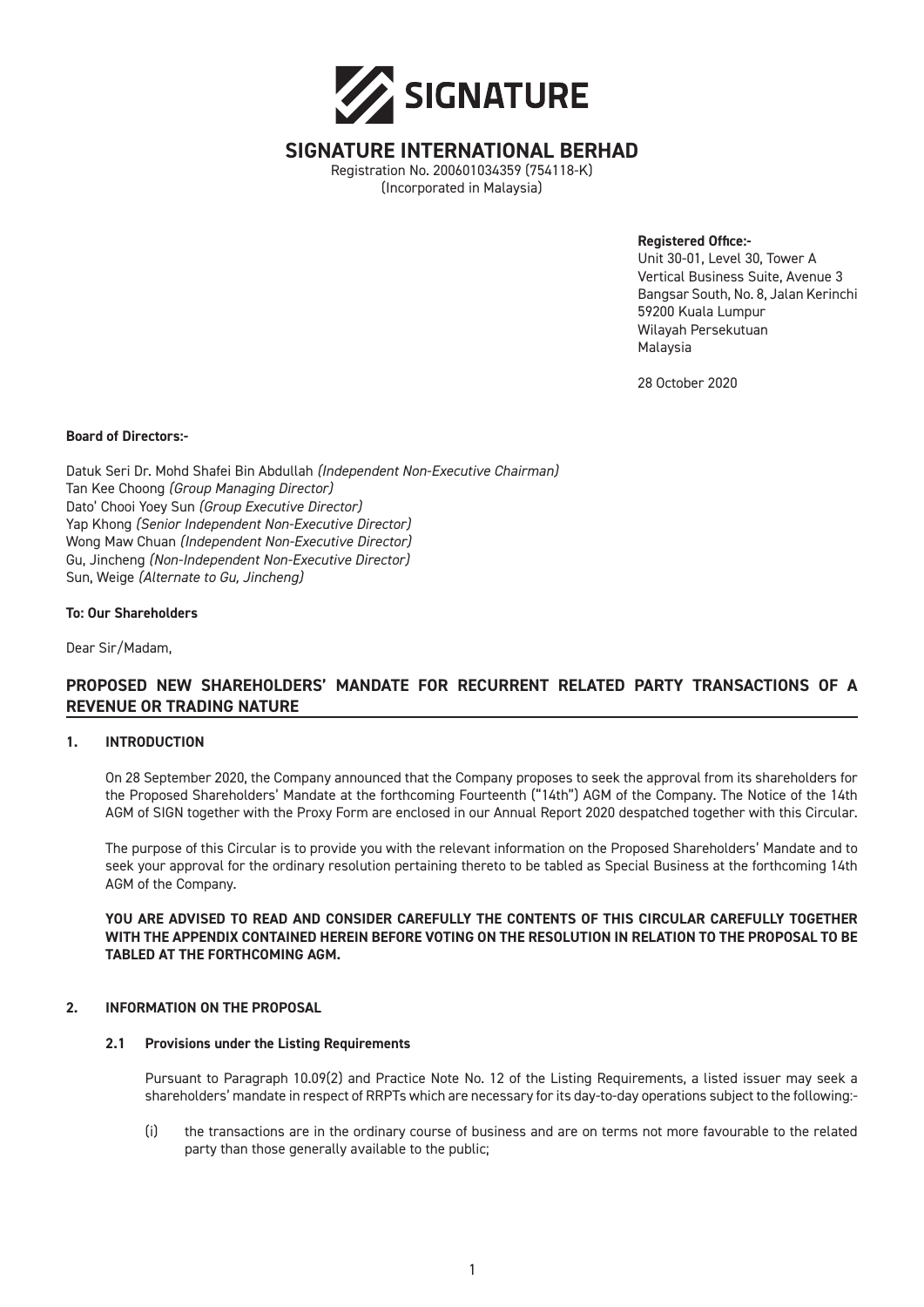#### **2.1 Provisions under the Listing Requirements (cont'd)**

- (ii) the shareholders' mandate is subject to annual renewal and disclosure is made in the annual report of the aggregate value of transactions conducted pursuant to the shareholders' mandate during the financial year where:
	- (a) the consideration, value of the assets, capital outlay or costs of the Recurrent Related Party Transactions is RM1.0 million or more; or
	- (b) the percentage ratio of such Recurrent Related Party Transactions is 1% or more,

whichever is the higher:

- (iii) the issuance of a circular to shareholders by the Company incorporating the information as maybe prescribed by the Exchange;
- (iv) in a meeting to obtain the shareholders' mandate, the interested Directors, interested Major Shareholders and Persons Connected with a Director or Major Shareholder and where it involves the interest of a Person Connected with a Director and/or Major Shareholder, such Director or Major Shareholder, must not vote on the resolution approving the transactions. An interested Director or interested Major Shareholder must also ensure that Persons Connected with him abstain from voting on the resolution approving the transactions; and
- (v) the Company shall make an immediate announcement to the Exchange when the actual value of the RRPTs entered into by the Company, exceeds the estimated value of the RRPTs disclosed in the Circular by 10% or more and must include the information as may be prescribed by the Exchange in its announcement.

Where a shareholders' mandate pursuant to Paragraph 10.09 of the Listing Requirements has been procured, the provisions of Paragraph 10.08 of the Listing Requirements shall not apply.

Accordingly, SIGN is proposing to seek its shareholders' approval for the Proposed Shareholders' Mandate pursuant to and in compliance with the conditions stated in Paragraph 10.09 and Practice Note No.12 of the Listing Requirements. The Proposed Shareholders' Mandate will enable SIGN Group to enter into the RRPTs with the Related Parties as specified in Section 2.5 of this Circular.

#### **2.2 Validity Period of the Proposed Shareholders' Mandate**

The Proposed Shareholders' Mandate, if approved by the shareholders at the forthcoming AGM, shall be subject to annual review. In this respect, any authority conferred by the Proposed Shareholders' Mandate shall continue to be in force until:-

- (i) the conclusion of the next AGM of the Company, at which time it shall lapse, unless by a resolution passed by the shareholders of the Company in a general meeting, the authority is renewed;
- (ii) the expiration of the period within which the next AGM of the Company is required to be held pursuant to Section 340 of the Act (but must not extend to such extension as may be allowed pursuant to Section 340(4) of the Act); or
- (iii) revoked or varied by resolution passed by the shareholders in general meeting;

whichever is the earlier.

#### **2.3 Details of SIGN Group**

SIGN is principally engaged in the business of investment holding. As at the LPD, the principal activities of SIGN's subsidiaries are mainly involved in the following:-

- (i) Design, marketing and distribution of kitchen systems, wardrobe systems and built-in kitchen appliances;
- (ii) Manufacture, supply, fabrication, and installation of aluminium, glass and aluminium related products for the retail and project business;
- (iii) Marketing and distribution of built-in kitchen appliances and white goods; and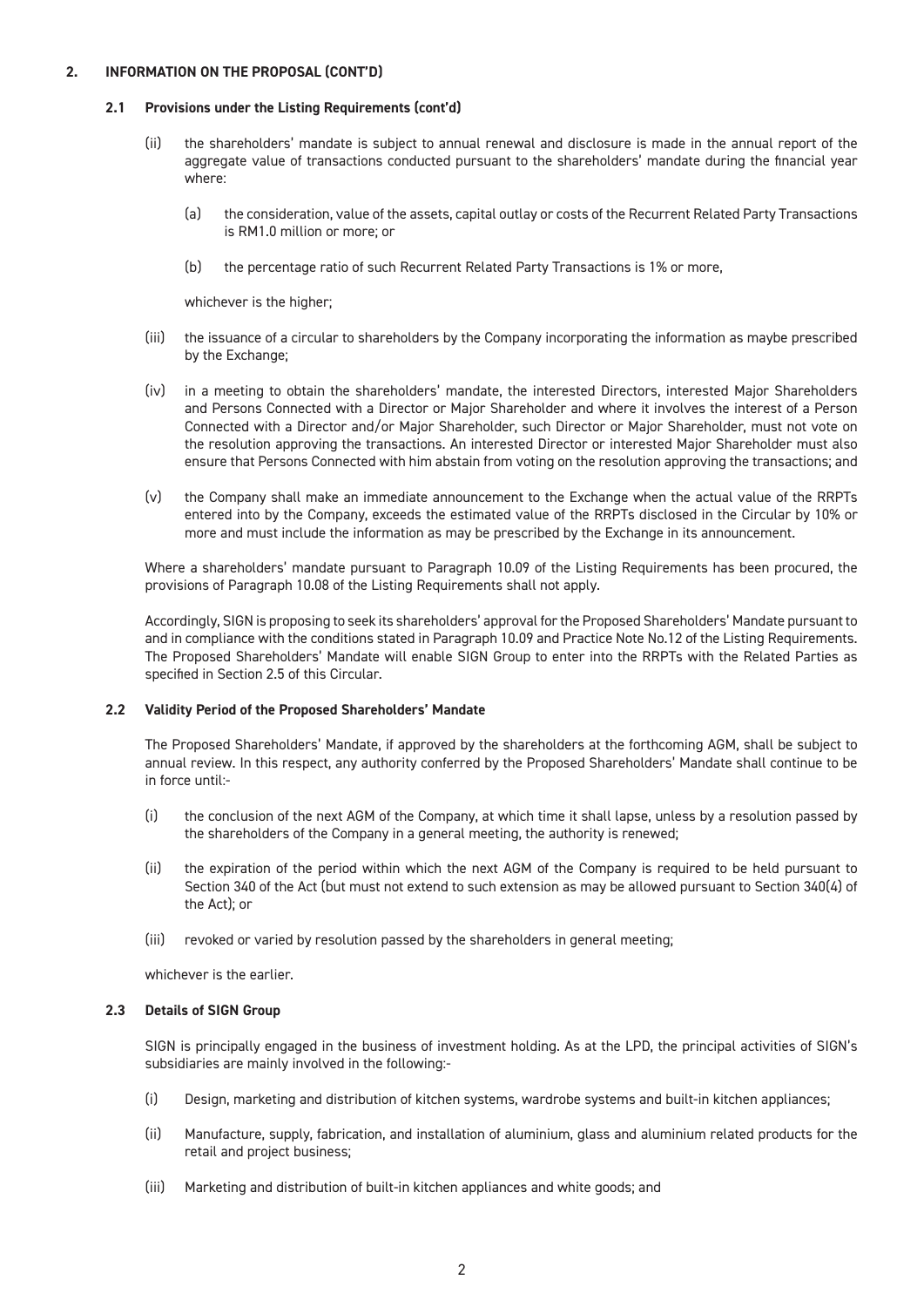#### **2.3 Details of SIGN Group (cont'd)**

(iv) Design, supply, fabrication, project management services, installation of glass and wall panelling, curtain walls, cladding, glazing and other aluminium and glass architectural works for building projects.

The Proposed Shareholders' Mandate will apply to Signature Façade Treatment Sdn. Bhd. ("SFT"), a private limited company incorporated on 26 July 2019 with an issued and paid-up share capital of RM750,000 comprising 750,000 ordinary shares. SFT is principally engaged in design, supply, fabrication, project management services, installation of glass and wall panelling, curtain walls, cladding, glazing and other aluminium and glass architectural works for building projects.

The Directors of SFT are Tan Kee Choong, Dato' Chooi Yoey Sun, Ang Chek Peow and Yong Chuan Chin.

The shareholders of SFT and their respective shareholdings are as follows:

- (a) SIGN 270,000 ordinary shares (36%)
- (b) Signature Aluminium Sdn. Bhd. ("SASB"), a 60%-owned subsidiary of the Company 180,000 ordinary shares (24%)
- (c) Yong Chuan Chin 120,000 ordinary shares (16%)
- (d) Tiau Chuan Dut @ Teo Chuan Dut 60,000 ordinary shares (8%)
- (e) Mok Weng Siong 60,000 ordinary shares (8%)
- (f) Foo Toon Yeong 60,000 ordinary shares (8%)

SIGN together with SASB collectively owned 450,000 ordinary shares of SFT, representing 60% of the total issued share capital of SFT.

It is envisaged that, in the ordinary course of SIGN Group's businesses, transactions of a revenue or trading nature between companies in SIGN Group and the Related Party is likely to occur, which are necessary for its day-to-day operations.

#### **2.4 Class of Related Party Transactions**

The Proposed Shareholders' Mandate will apply to transactions with the following Related Party:-

|     | <b>Related Party</b>                                    | <b>Transacting</b><br>Party | <b>Relationship of Related Party with SIGN Group</b>                                                                                                                                                      |
|-----|---------------------------------------------------------|-----------------------------|-----------------------------------------------------------------------------------------------------------------------------------------------------------------------------------------------------------|
| (i) | Façade Treatment Engineering   SFT<br>' Sdn Bhd ("FTE") |                             | <b>Yong Chuan Chin</b><br>- Director and Major Shareholder of SFT, holding 16% direct<br>interest in SFT.<br>- Also a Director and substantial shareholder of FTE,<br>holding 40% direct interest in FTE. |

FTE was incorporated on 27 February 2002 as a private limited company with an issued and paid-up share capital of RM8,600,000 comprising 8,600,000 ordinary shares.

FTE is principally engaged in design, supply, fabrication, project management and installation of curtain walls, cladding, glazing and other aluminium and glass architectural works for building projects. The Directors of FTE are Yong Chuan Chin, Foo Toon Yeong, Mok Weng Siong and Tiau Chuan Dut @ Teo Chuan Dut.

The shareholders of FTE and their respective shareholdings are as follows:-

- (a) Yong Chuan Chin 3,440,000 ordinary shares (40%)
- (b) Tiau Chuan Dut @ Teo Chuan Dut 1,720,000 ordinary shares (20%)
- (c) Mok Weng Siong 1,720,000 ordinary shares (20%)
- (d) Foo Toon Yeong 1,720,000 ordinary shares (20%)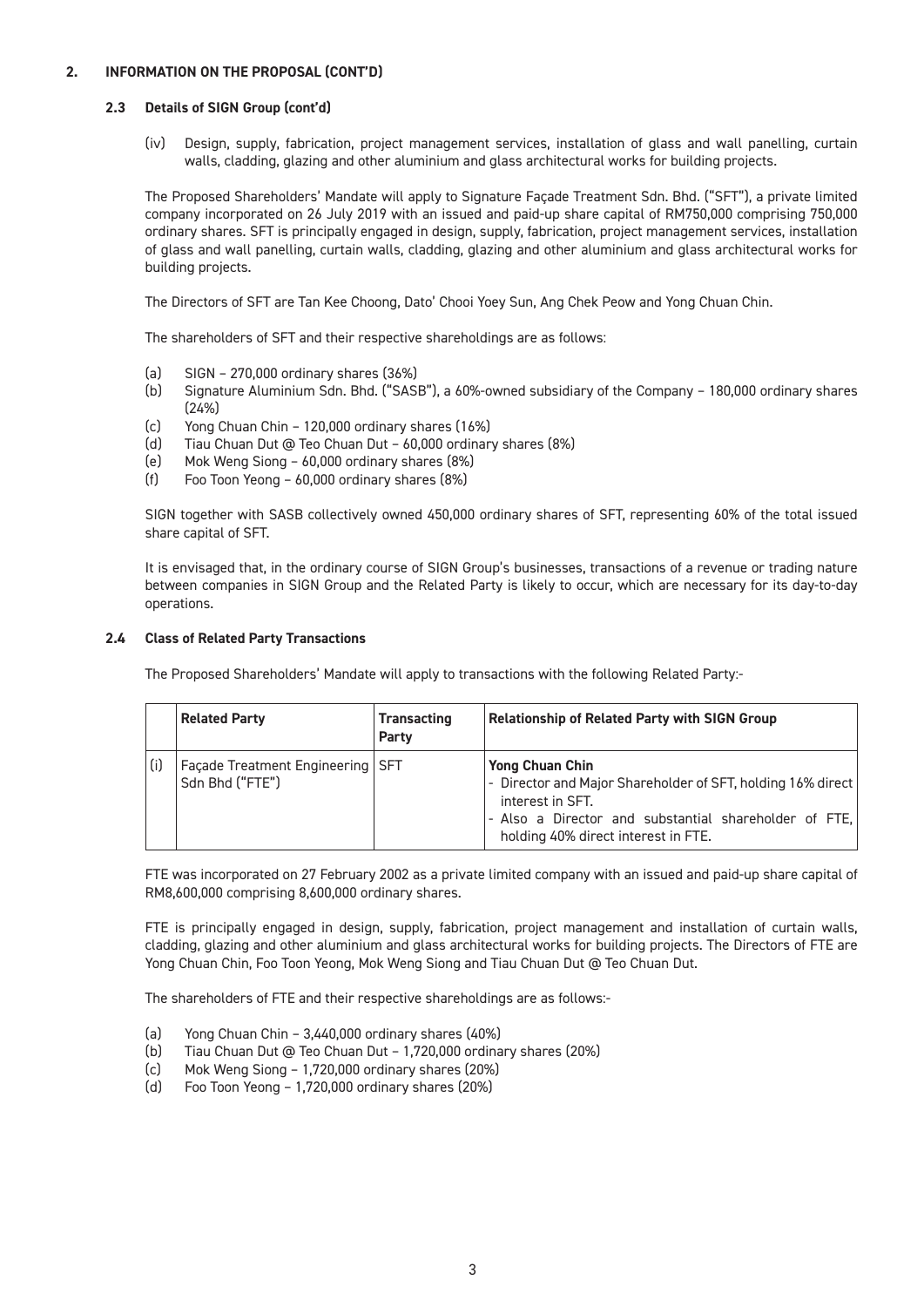#### **2.5 Nature of the RRPTs and Estimated Value**

The RRPTs which will be covered by the Proposed Shareholders' Mandate are general transactions by SIGN Group relating to the provision of or obtaining from, the Related Party, products and services in the ordinary course of business of SIGN Group, as detailed below:-

| No. | <b>Transacting</b><br>party within<br>the SIGN<br>Group | <b>Transacting</b><br>Related<br>Party | Nature of<br><b>Relationships</b>                                                                                                                 | <b>Nature of RRPTs</b>                                                                                                                                                                                 | <b>Actual value</b><br>transacted<br>from 30<br><b>September</b><br>2019 until LPD<br>(RM'000) | <b>Estimated</b><br>Value of<br>$R$ <sub>RPT</sub> $1$<br>(RM'000) |
|-----|---------------------------------------------------------|----------------------------------------|---------------------------------------------------------------------------------------------------------------------------------------------------|--------------------------------------------------------------------------------------------------------------------------------------------------------------------------------------------------------|------------------------------------------------------------------------------------------------|--------------------------------------------------------------------|
| 1.  | <b>SFT</b>                                              | FTE <sup>2</sup>                       | Mr Yong Chuan<br>Chin is a Director<br>and Major<br>Shareholder of SFT,<br>holding 16% direct<br>interest in SFT.<br>He is also a<br>Director and | Provisional of sub-<br>contracting work<br>including purchase of<br>raw materials, fabricated<br>aluminium products,<br>building materials and<br>other aluminium related<br>products from FTE to SFT. | 492                                                                                            | 40,0003                                                            |
|     |                                                         |                                        | substantial<br>shareholder of FTE.<br>holding 40% direct<br>interest in FTE.                                                                      | Sub-lease of office and<br>factory from FTE to SFT. <sup>4</sup>                                                                                                                                       | 1,375                                                                                          | 2,000                                                              |

Notes:

<sup>1</sup> The estimated transaction value of the RRPT are for the period from the date of the forthcoming AGM of SIGN until the conclusion of the next AGM of SIGN and may be varied and subject to changes.

- $2$  There are on-going transactions between SFT and FTE since 30 September 2020, merely on purchase of (i) raw materials, fabricated aluminium products, building materials i.e. aluminium extrusions, composite panels, bolts and nuts amounting to RM297,000; and (ii) assets i.e. crane, forklift and company lorry amounting to RM195,000 for project and business purpose. However, the aggregate value of the transactions was not more than the threshold as prescribed under Paragraph 10.09(1) of the Listing Requirements.
- <sup>3</sup> The estimated transaction value of the RRPT includes the value of a sub-contract project which SFT expects to secure from FTE. The value of the sub-contract project of about RM40,000,000 involves the provision of sub-contract
- for aluminium and glazing works for a retail mall in Mukim Bandar Kuala Lumpur, Wilayah Persekutuan. 4 FTE had, on 16 August 2018 entered into a tenancy agreement with Able Metal Sdn. Bhd. ("Landlord")("Tenancy Agreement") to rent the demised premises located at Lot 755, Jalan Subang 3, Sungai Penaga Industrial Park, 47610 Subang Jaya, Selangor Darul Ehsan comprising Block A: a 2-storey office building; Block B: a 2-storey detached factory; Block C: a 1-storey detached factory; Block D: a 1-storey detached factory; and a guardhouse ("Demised Premises") for a term of three (3) years commencing from the date of the Tenancy Agreement at a monthly rental of RM125,000. The Landlord had, on 2 October 2019 granted its written consent to allow FTE to sub-let the entire Demised Premises to SFT at RM125,000 per month (at the same rental with the Landlord).

Following the Landlord's consent, SFT had, on 3 October 2019 entered into a Sub-Tenancy Agreement with FTE to take the entire Demised Premises for a rental sum of RM125,000 per month for a term of approximately two (2) years, expiring on 15 August 2021, which shall be capable of being terminated at any time by SFT without any penalty or compensation on such other terms and in the form acceptable by both parties, namely, SFT and FTE.

The Proposed Shareholders' Mandate is necessary for SIGN Group's day-to-day operations and is in the ordinary course of business and are on terms not more favourable to the Related Party than those generally available to the public and are not detrimental to the interest of the minority shareholders of SIGN Group.

The estimated value was derived after taking into account the value transacted during the financial year ended 30 June 2020 as well as the assumptions that the current level of the Group's operation will continue and all external conditions remain constant.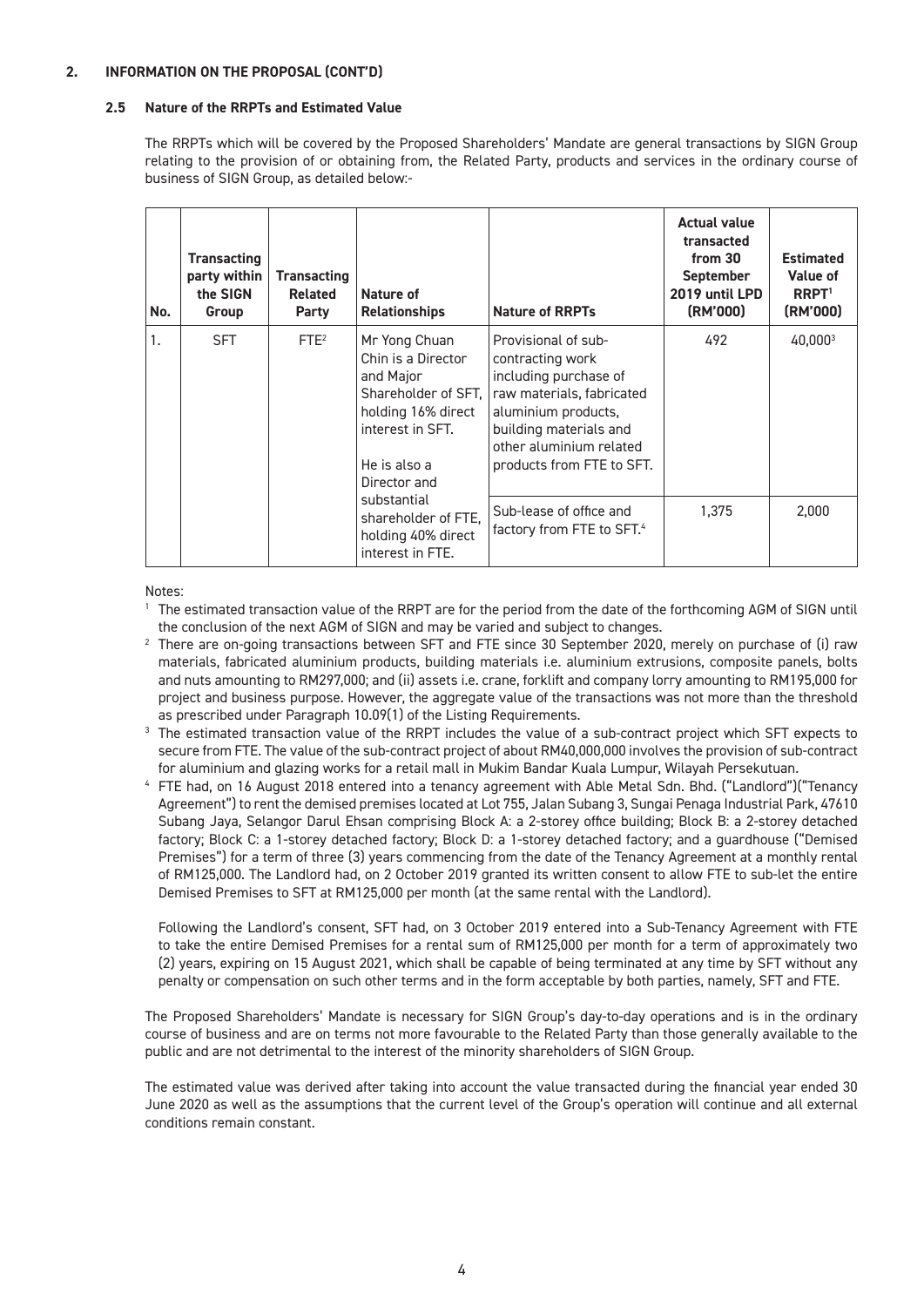#### **2.6 Details of Amount Due and Owing to SIGN Group by the Related Party**

As at the financial year ended 30 June 2020, there is no amount due and owing to the Company by its Related Party, which has exceeded the credit term given. The payments were made within the agreed credit terms.

#### **2.7 Review Procedures and Guidelines for the RRPTs**

To ensure that the RRPTs are undertaken on an arms' length basis and on the Group's normal commercial terms consistent with the Group's usual business practices and policies and will not be prejudicial to shareholders, the management will ensure that the transactions with the Related Party will only be entered into after taking into account the pricing, level of service, quality of products and other related factors.

The management of SIGN will also implement the following additional procedures and guidelines to ensure that the RRPTs are conducted at arm's length and on normal commercial terms and on terms not more favorable to the Related Party than those generally available to the public and hence not detrimental to the interests of minority shareholders:

- (a) records will be maintained by the Group to capture all RRPTs which will be entered into pursuant to the Proposed Shareholders' Mandate;
- (b) the ARMC at its meetings will review the RRPTs and if necessary, may request the internal auditors to review the management system and procedures in compiling information on RRPTs. The ARMC may, at its discretion, adopt new procedures and amend the existing procedures which are no longer appropriate or adequate;
- (c) the external auditors will also review the RRPTs as part of the audit programme;
- (d) terms of the RRPTs relating to the price or sales and profit margin shall not be subject to substantial change during the period which the shareholders' mandate is in force. Where such change is deemed necessary, the management shall review the new terms to ensure that they are consistent with a transaction conducted at arm's length and on normal commercial terms and transaction prices and within the Group's usual business practices and policies;
- (e) where any Director has an interest, direct or indirect, in any RRPTs, such Director or his alternate shall abstain from deliberation and voting on the resolution. Where any member of the ARMC is interested in any RRPTs, that member shall abstain from deliberation and voting on any decisions to be taken by the ARMC with respect to such transaction; and
- (f) disclosure will be made in the annual report of the Company of the aggregate value of the RRPTs conducted pursuant to the Proposed Shareholders' Mandate during the financial year with a breakdown of the aggregate value of the RRPTs based on the type, name of the Related Party involved and their relationship with the Company. Disclosure will also be made in the annual reports of the subsequent financial year during which the period the shareholders' mandate remains in force.

Wherever applicable and/or feasible, the Company will get at least two (2) other contemporaneous transactions with unrelated third parties for similar products/services and/or quantities to be used as comparison to determine whether the price and terms offered to/by the Related Party are fair and reasonable and comparable to those offered to/by other unrelated third parties for the same or substantially similar type of products/services and/or quantities. In the event that quotations or comparative pricing from unrelated third parties cannot be obtained for the proposed transaction, the Board and the ARMC will rely on their market knowledge of prevailing industry norms bearing in mind the urgency and efficiency of services to be provided or required to ensure that the RRPTs are not detrimental to SIGN Group.

**- The rest of this page has been intentionally left blank -**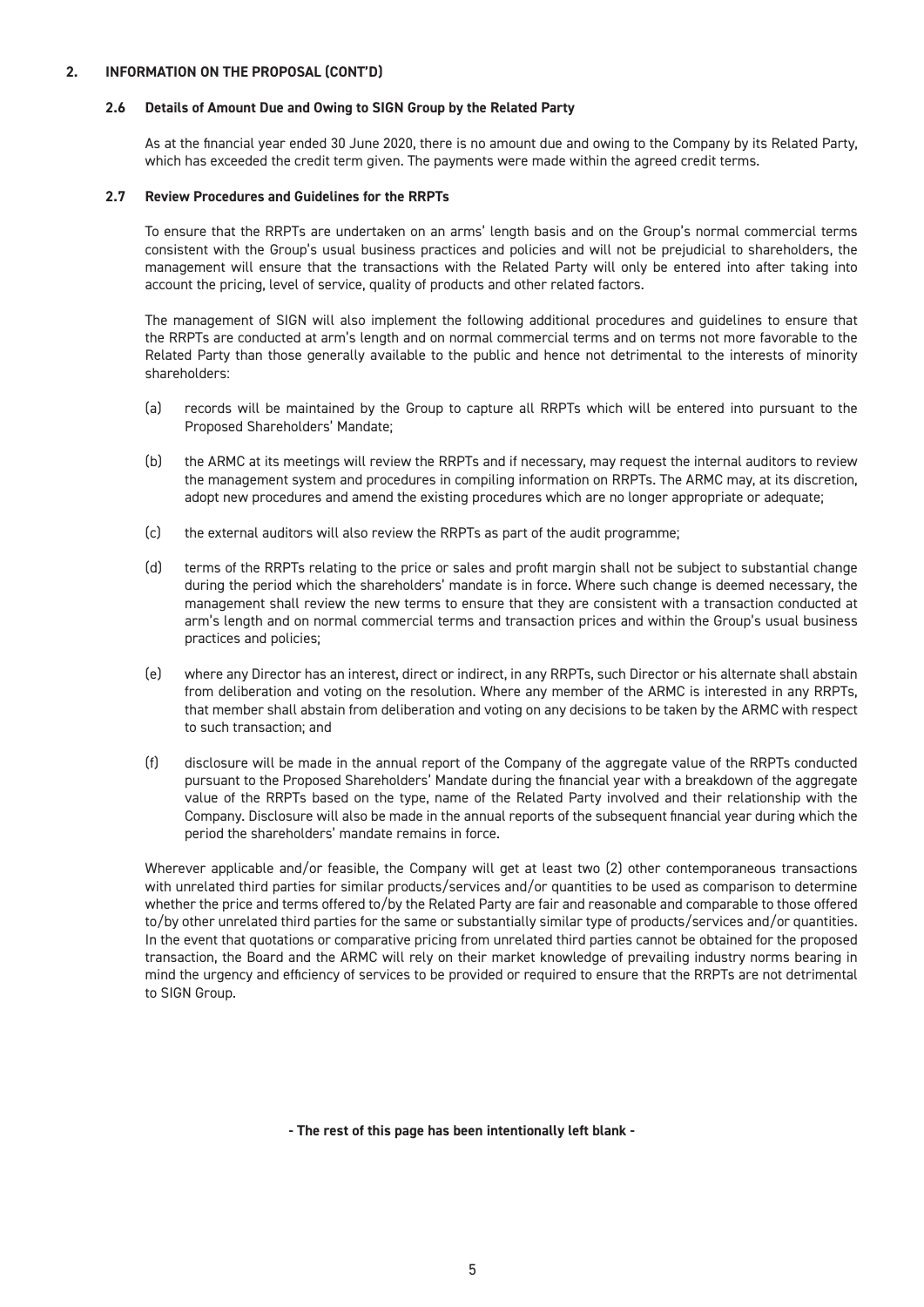#### **2.8 Threshold for Approval**

There is no specific threshold for approval of RRPTs within SIGN Group. However, all RRPTs are subject to the approval of the Board. Where any Director has an interest (direct or indirect) in any RRPTs, such Director shall abstain from deliberation and voting on the matter. If it is determined that the procedures stated in Section 2.7 of this Circular are inadequate, the Company is required to ensure that:-

- (i) RRPTs will be conducted at arms' length basis and on normal commercial terms which are not more favourable to the Related Party than those generally available to the public; and
- (ii) such transactions are not to the detriment of the minority shareholders of the Company or prejudicial to the interests of the shareholders.

The ARMC shall have the discretion to request for limits to be imposed or for additional procedures to be followed if it considers such a request to be appropriate. In that event, such limits or procedures may be implemented without the approval of shareholders, provided that they are more stringent than the existing limits or procedures.

#### **2.9 Statement by the ARMC**

The ARMC of SIGN, having reviewed the procedure, is of the opinion that the said procedures are sufficient to ensure that the RRPTs are conducted at arm's length basis, on terms not more favourable to the Related Party than those generally available to the public and are not to the detriment of the minority shareholders, and hence, will not be prejudicial to the shareholders or disadvantageous to the Group.

In addition, the ARMC is of the opinion that SIGN Group has in place adequate procedures and processes to monitor, track and identify RRPTs in a timely and orderly manner. The ARMC will annually review and ascertain whether the procedures and guidelines established to monitor the RRPTs have been complied with.

#### **2.10 Rationale and Benefits of the Proposed Shareholders' Mandate**

The RRPTs entered or to be entered into from time to time by SIGN Group are in their ordinary course of business. They are recurring transactions of a revenue or trading nature which provides business opportunities and increase the order book of the Group and are likely to occur with some degree of frequency and arise at any time and from time to time. These RRPTs may be constrained by the time-sensitive nature and confidentiality of such transactions, and it may be impractical to seek shareholders' approval on a case to case basis before entering into such transactions. As such, the Company is seeking its shareholders' approval for the Proposed Shareholders' Mandate pursuant to Paragraph 10.09(2) of the Listing Requirements to allow the Group to enter or continue to enter into the RRPTs.

The Proposed Shareholders' Mandate is crucial to ensure continuing day-to-day operations of the Group. By obtaining the shareholders' mandate on an annual basis, this will reduce substantial administrative time and expenses associated with the convening of general meetings from time to time to seek shareholders' approval of each transaction while still maintaining the objective of keeping shareholders informed of the extent of the RRPTs occurring within the Group.

It should also be emphasised that the Related Party is not under any obligation to enter into transactions with the Group and vice versa. Ultimately, all business transactions are entered into with the intention of profiting from market situations within normal trade practices. Therefore, external market prices and conditions are important factors that determine transaction prices between the Group and the Related Party. The Related Party has been a reliable supplier and/or customer of SIGN Group. The RRPTs entered into by SIGN Group as detailed in Section 2.5 of this Circular will meet SIGN Group's business needs at the best possible terms and is in the best interest of SIGN Group.

#### **2.11 Financial Effects of the Proposed Shareholders' Mandate**

The Proposal will not have any effect on the issued share capital and substantial shareholders' shareholdings of SIGN. It is also not expected to have any material effect on the net assets per share and earnings per share of SIGN Group.

#### **3. APPROVAL REQUIRED**

The Proposed Shareholders' Mandate is subject to the approval of the shareholders of SIGN at the forthcoming AGM.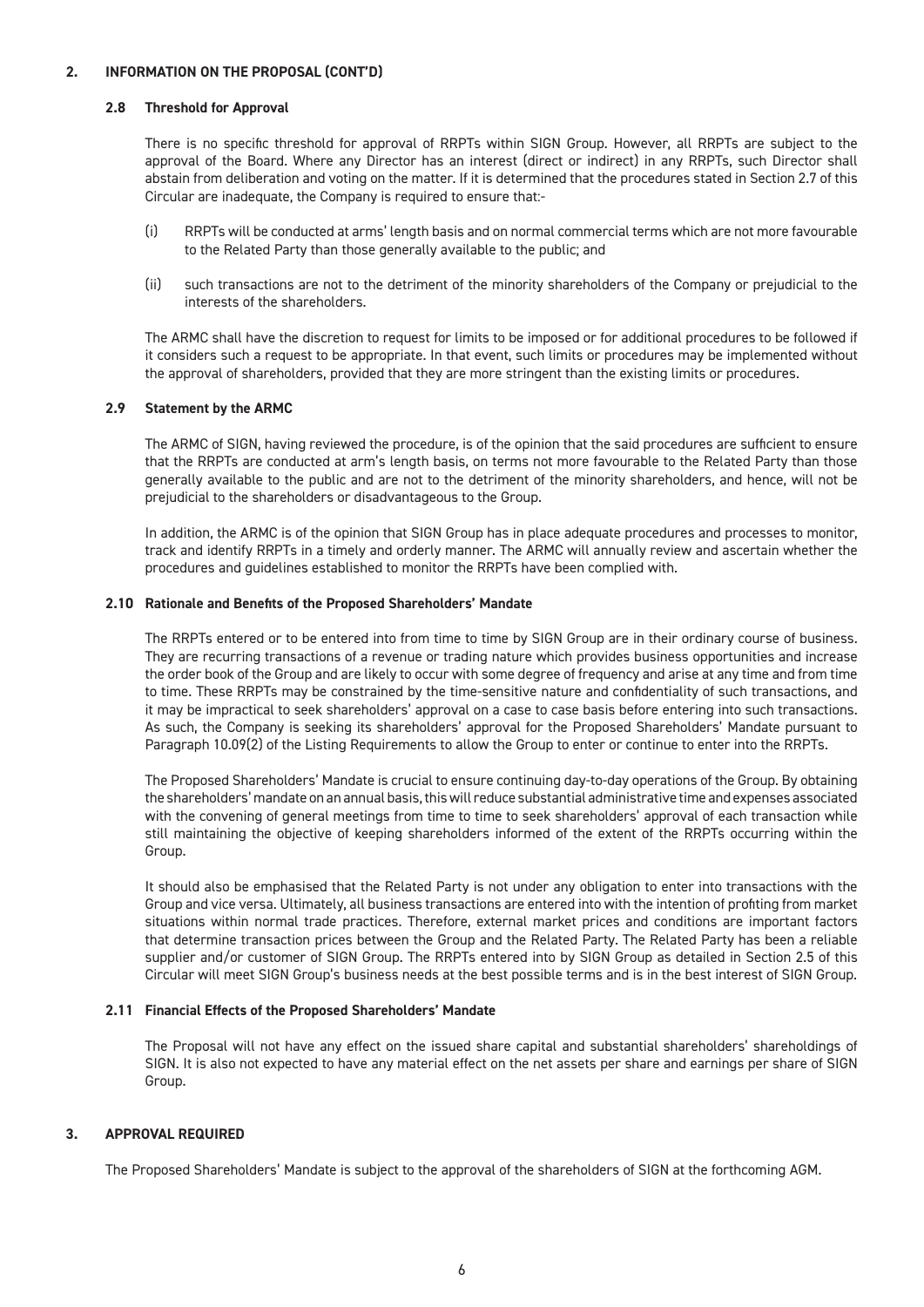#### **4. DIRECTORS' AND MAJOR SHAREHOLDERS' INTERESTS AND PERSON(S) CONNECTED TO THEM**

Save as disclosed below, none of the Directors or Major Shareholders of SIGN and/or persons connected to them have any interest, direct or indirect, in the Proposed Shareholders' Mandate:-

|                             |                          | <b>Direct</b>            |                          | <b>Indirect</b> |
|-----------------------------|--------------------------|--------------------------|--------------------------|-----------------|
| <b>Interested Directors</b> | <b>No. of Shares</b>     | %                        | <b>No. of Shares</b>     | %               |
| Yong Chuan Chin**           | $\overline{\phantom{a}}$ | $\overline{\phantom{0}}$ | $\overline{\phantom{a}}$ |                 |

Note:-

\*\* Being a Director of SFT, a 60%-owned subsidiary of SIGN

The interested Director, Mr Yong Chuan Chin has abstained and will continue to abstain from all Board deliberations and voting in respect of the Proposed Shareholders' Mandate. Further, he will abstain from voting in respect of his direct and/ or indirect interests on the resolution approving the Proposed Shareholders' Mandate at the forthcoming AGM. He has also undertaken to ensure that the persons connected to him, if any, will abstain from voting in respect of their direct and/or indirect shareholdings in the Company on the resolution approving the Proposed Shareholders' Mandate at the forthcoming AGM.

#### **5. DIRECTORS' RECOMMENDATION**

The Board, having considered all aspects of the Proposed Shareholders' Mandate, is of the opinion that the Proposed Shareholders' Mandate is fair, reasonable and in the best interest of the Group. Accordingly, the Board recommends that you vote in favour of the ordinary resolution pertaining to the Proposal under the agenda of Special Business, the text of which are set out in the Notice convening the 14th AGM.

#### **6. AGM**

The ordinary resolution to approve the Proposal is set out as Special Business in the Notice of 14th AGM contained in the 2020 Annual Report, which has been despatched together with this Circular. The forthcoming 14th AGM will be held at the Auditorium of Signature International Berhad at Lot No. 24, Jalan Teknologi, Taman Sains Selangor 1, Kota Damansara, PJU 5, 47810 Petaling Jaya, Selangor Darul Ehsan, Malaysia on Thursday, 3 December 2020 at 10.00 a.m.

If you are unable to attend and vote in person at the 14th AGM, you are requested to complete and return the Proxy Form as enclosed in the 2020 Annual Report in accordance with the instructions printed thereon to Share Registrar's Office of the Company at Unit 32-01, Level 32, Tower A, Vertical Business Suite, Avenue 3, Bangsar South, No. 8, Jalan Kerinchi, 59200 Kuala Lumpur or alternatively, the Customer Service Centre at Unit G-3, Ground Floor, Vertical Podium, Avenue 3, Bangsar South, No. 8, Jalan Kerinchi, 59200 Kuala Lumpur not less than forty-eight (48) hours before the time appointed for holding the AGM or at any adjournment thereof. The lodging of the Proxy Form does not preclude you from attending and voting in person at the 14th AGM should you subsequently wish to do so.

#### **7. FURTHER INFORMATION**

You are advised to refer to the attached Appendix A for further information.

Yours faithfully, For and on behalf of the Board **SIGNATURE INTERNATIONAL BERHAD**

**DATUK SERI DR. MOHD SHAFEI BIN ABDULLAH** Independent Non-Executive Chairman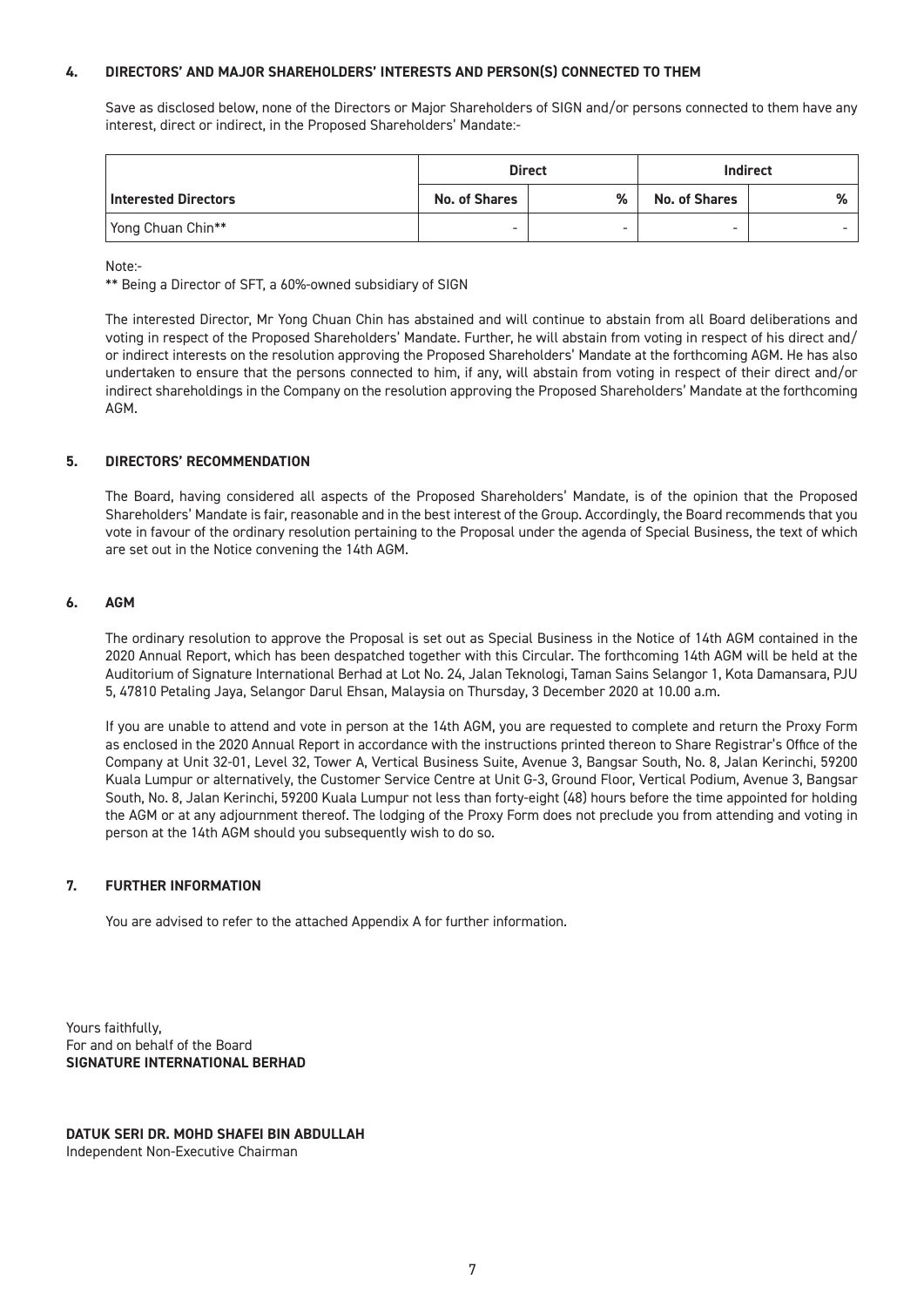#### **APPENDIX A - FURTHER INFORMATION**

#### **1. DIRECTORS' RESPONSIBILITY STATEMENT**

This Circular has been seen and approved by the Directors and that they collectively and individually accept full responsibility for the accuracy of the information given herein and confirm that, after making all reasonable enquiries and to the best of their knowledge and belief, there are no other facts, the omission of which would make any statement in the Circular misleading.

#### **2. MATERIAL LITIGATION**

SIGN Group is not engaged in any material litigation, claims or arbitration, either as plaintiff or defendant, and the Board of SIGN does not know of any proceedings pending or threatened against SIGN and/or its subsidiaries or of any facts likely to give rise to any proceeding which may materially and adversely affect the financial position and/or business of the SIGN Group.

#### **3. MATERIAL CONTRACTS**

There are no material contracts (not being contracts entered into in the ordinary course of business) which have been entered into by the SIGN Group within the two (2) years immediately preceding the date of this Circular.

#### **4. DOCUMENTS AVAILABLE FOR INSPECTION**

Copies of the following documents may be inspected at the registered office of SIGN during normal business hours for the period commencing from the date of this document up to and including the date of the forthcoming AGM:-

- (a) The Constitution of SIGN; and
- (b) The Audited Consolidated Financial Statements of SIGN for the past two (2) financial years ended 30 June 2019 and 30 June 2020.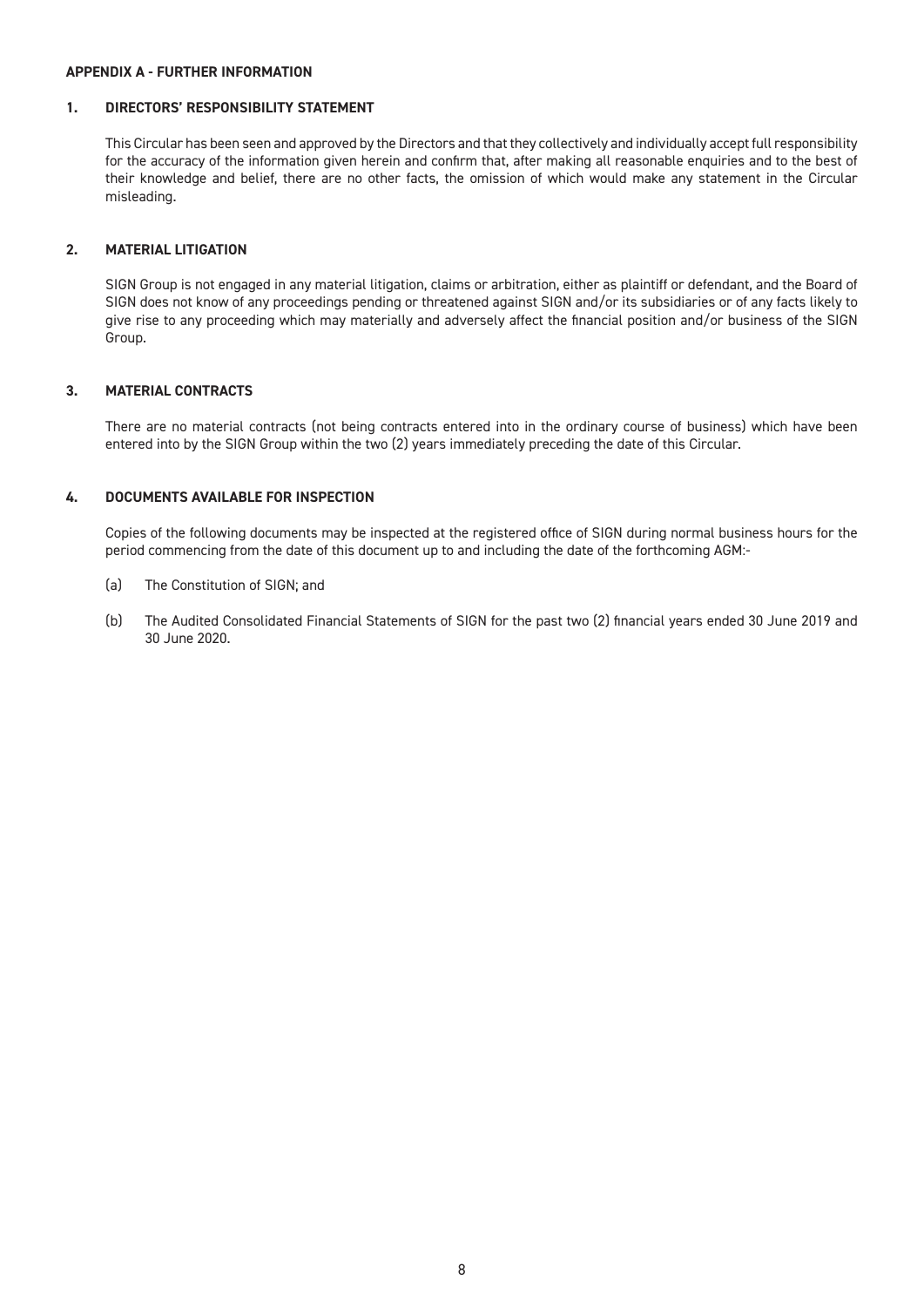**PART B STATEMENT TO SHAREHOLDERS IN RELATION TO THE PROPOSED RENEWAL OF SHAREHOLDERS' MANDATE FOR SHARE BUY-BACK**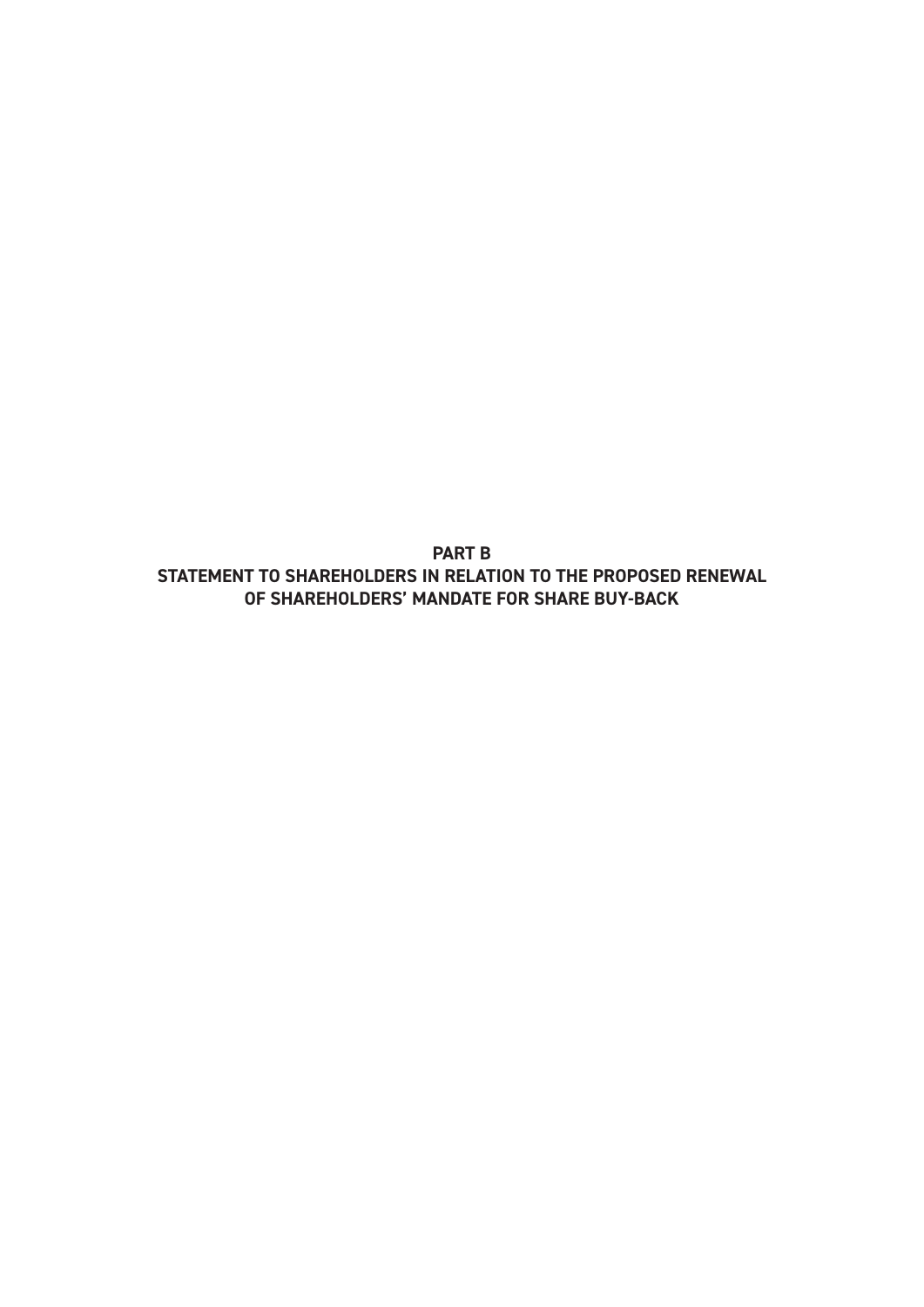#### **DEFINITIONS**

Except where the context otherwise requires, the following definitions shall apply throughout this Statement:-

| "2020 Annual Report"                                                 | : Annual report of SIGN for the financial year ended 30 June 2020.                                                                                                                                                  |
|----------------------------------------------------------------------|---------------------------------------------------------------------------------------------------------------------------------------------------------------------------------------------------------------------|
| "Act"                                                                | Companies Act 2016 and any amendments made thereto from time to time.                                                                                                                                               |
| "AGM"                                                                | Annual General Meeting.                                                                                                                                                                                             |
| "Board"                                                              | The Board of Directors of SIGN.                                                                                                                                                                                     |
| "Bursa Securities"                                                   | : Bursa Malaysia Securities Berhad [Registration No. 200301033577 (635998-W)].                                                                                                                                      |
| "Code"                                                               | Malaysian Code on Take-Overs and Mergers 2016 and any amendments made thereto from time<br>to time.                                                                                                                 |
| "EPS"                                                                | Earnings per share.                                                                                                                                                                                                 |
| "ESOS"                                                               | The Employees' Share Option Scheme.                                                                                                                                                                                 |
| "Listing Requirements"                                               | : Bursa Securities Main Market Listing Requirements and any Practice Notes issued in relation<br>thereto, including any amendments that may be made from time to time.                                              |
| "LPD"                                                                | 30 September 2020, being the latest practicable date prior to the printing and despatch of this<br>Statement.                                                                                                       |
| "Major Shareholder(s)"                                               | A person who has an interest(s) in voting share(s) in the Company and the number or aggregate<br>number of those shares is:-                                                                                        |
|                                                                      | (a)<br>10% or more of the total number of voting shares in the Company; or<br>(b)<br>5% or more of the total number of voting shares in the Company where such person is the<br>largest shareholder of the Company. |
|                                                                      | "Interest" shall have the meaning of "interest in shares" given in Section 8 of the Act.                                                                                                                            |
| "Market Day(s)"                                                      | A day on which the stock market of the Bursa Securities is open for trading in securities.                                                                                                                          |
| "NA"                                                                 | : Net Assets.                                                                                                                                                                                                       |
| "Proposed Renewal of<br>Shareholders' Mandate<br>for Share Buy-Back" | : Proposed renewal of authority to purchase of the Company's own shares representing up to 10%<br>of the total number of issued shares of the Company.                                                              |
| "Purchased Shares"                                                   | : Shares purchased pursuant to the Proposed Renewal of Shareholders' Mandate for Share Buy-<br>Back.                                                                                                                |
| "RM" and "sen"                                                       | Ringgit Malaysia and sen respectively.                                                                                                                                                                              |
| "SIGN" or the "Company"                                              | Signature International Berhad [Registration No. 200601034359 (754118-K)].                                                                                                                                          |
| "SIGN Group" or<br>the "Group"                                       | SIGN and its subsidiaries.                                                                                                                                                                                          |
| "SIGN Share(s)" or<br>"Share(s)"                                     | Ordinary share(s) in SIGN.                                                                                                                                                                                          |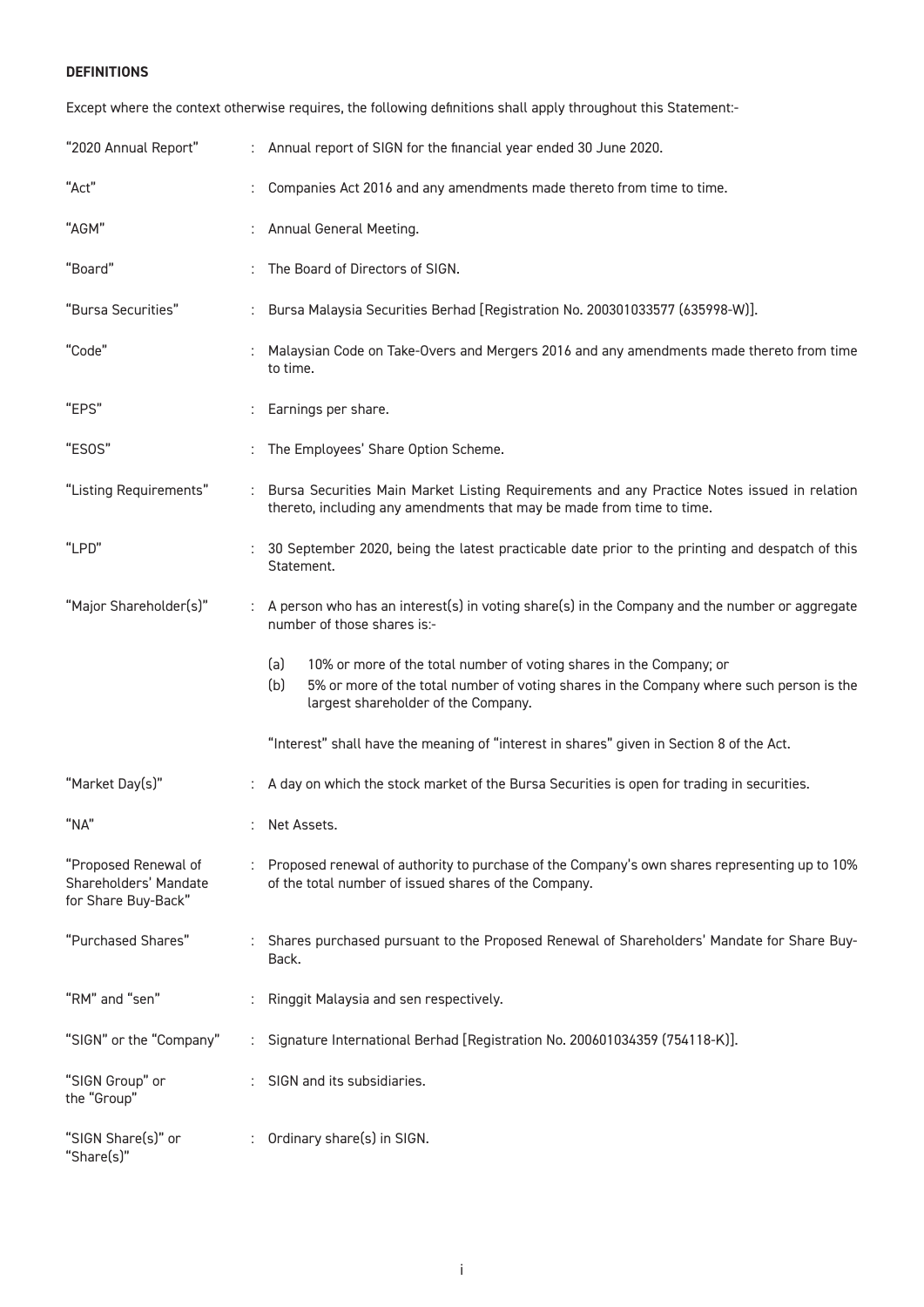#### **DEFINITIONS (CONT'D)**

| "Substantial<br>Shareholder(s)" | : A person who has an interest or interests in one or more voting shares in the Company and the<br>number or the aggregate number of such shares is not less than 5% of the total number of all the<br>voting shares in the Company. |
|---------------------------------|--------------------------------------------------------------------------------------------------------------------------------------------------------------------------------------------------------------------------------------|
| "VWAP"                          | : Volume weighted average price.                                                                                                                                                                                                     |
| "Warrant"                       | : Warrants 'A' 2016/2021.                                                                                                                                                                                                            |

Words incorporating the singular shall, where applicable, include the plural and vice versa. Words incorporating the masculine gender shall, where applicable, include the feminine and neuter genders and vice versa. Any reference to persons shall include corporations, unless otherwise specified.

Any reference in this Statement to any enactment is a reference to that enactment as for the time being amended or re-enacted. Any reference to a time of day in this Statement shall be a reference to Malaysian time, unless otherwise specified.

**- The rest of this page has been intentionally left blank -**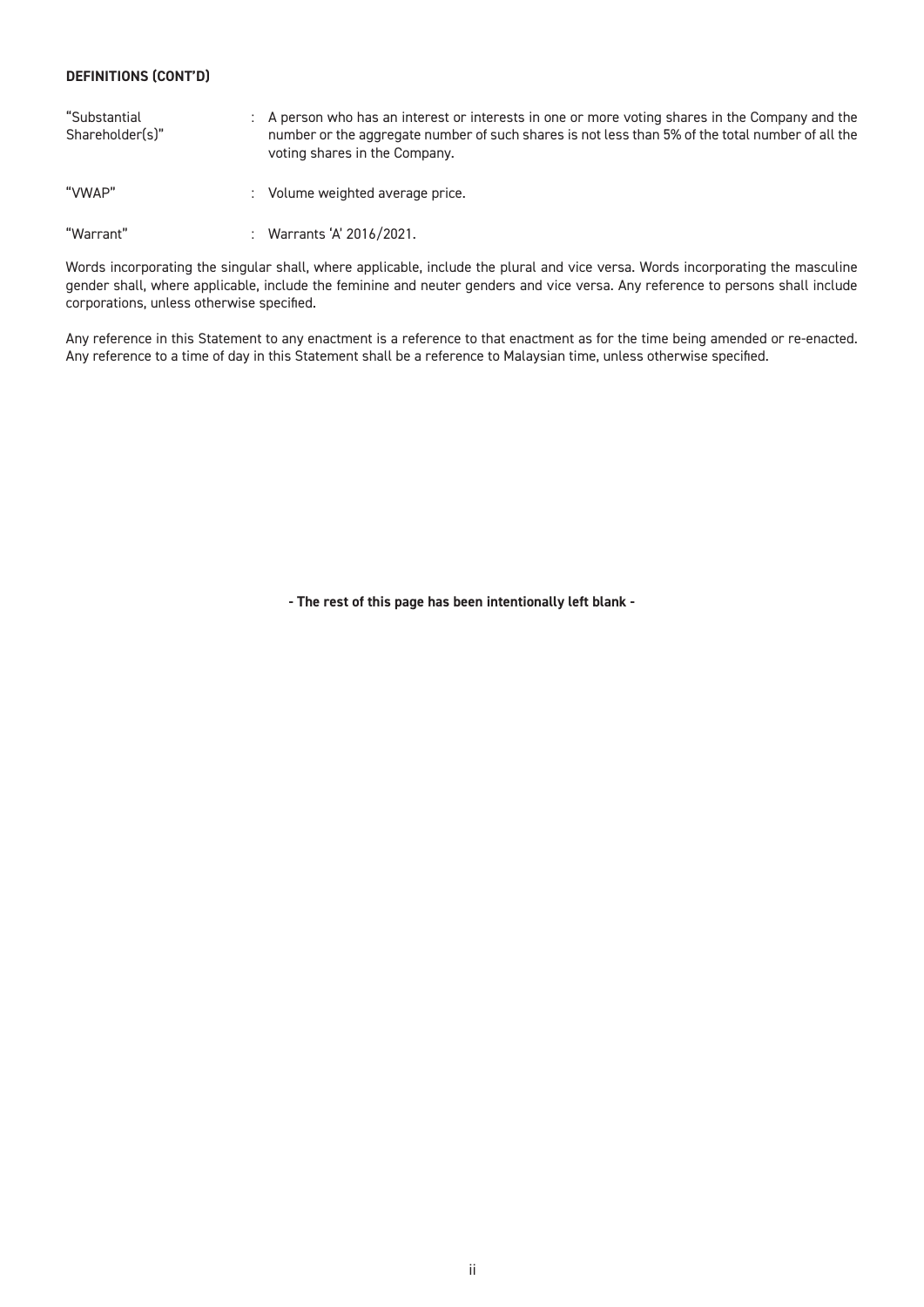#### **TABLE OF CONTENTS**

#### **LETTER TO SHAREHOLDERS CONTAINING:**

| 1.  | <b>INTRODUCTION</b>                                                                                           | $\mathbf{1}$ |
|-----|---------------------------------------------------------------------------------------------------------------|--------------|
| 2.  | DETAILS OF THE PROPOSED RENEWAL OF SHAREHOLDERS' MANDATE FOR SHARE BUY-BACK                                   | $1 - 3$      |
| 3.  | RATIONALE FOR THE PROPOSED RENEWAL OF SHAREHOLDERS' MANDATE FOR SHARE BUY-BACK                                | $3 - 4$      |
| 4.  | POTENTIAL ADVANTAGES AND DISADVANTAGES OF THE PROPOSED RENEWAL OF SHAREHOLDERS' MANDATE<br>FOR SHARF BUY-BACK | 4            |
| 5.  | FINANCIAL EFFECTS OF THE PROPOSED RENEWAL OF SHAREHOLDERS' MANDATE FOR SHARE BUY-BACK                         | $4 - 9$      |
| 6.  | HISTORICAL SHARE PRICE                                                                                        | 9            |
| 7.  | IMPLICATION RELATING TO THE CODE                                                                              | 9            |
| 8.  | APPROVALS REQUIRED                                                                                            | 9            |
| 9.  | INTERESTS OF DIRECTORS, MAJOR SHAREHOLDERS AND PERSONS CONNECTED TO THEM                                      | 10           |
| 10. | DIRECTORS' RECOMMENDATION                                                                                     | 10           |
| 11. | DIRECTORS' RESPONSIBILITY STATEMENT                                                                           | 10           |
| 12. | <b>AGM</b>                                                                                                    | 10           |
| 13. | DOCUMENTS AVAILABLE FOR INSPECTION                                                                            | 10           |

#### **PAGE**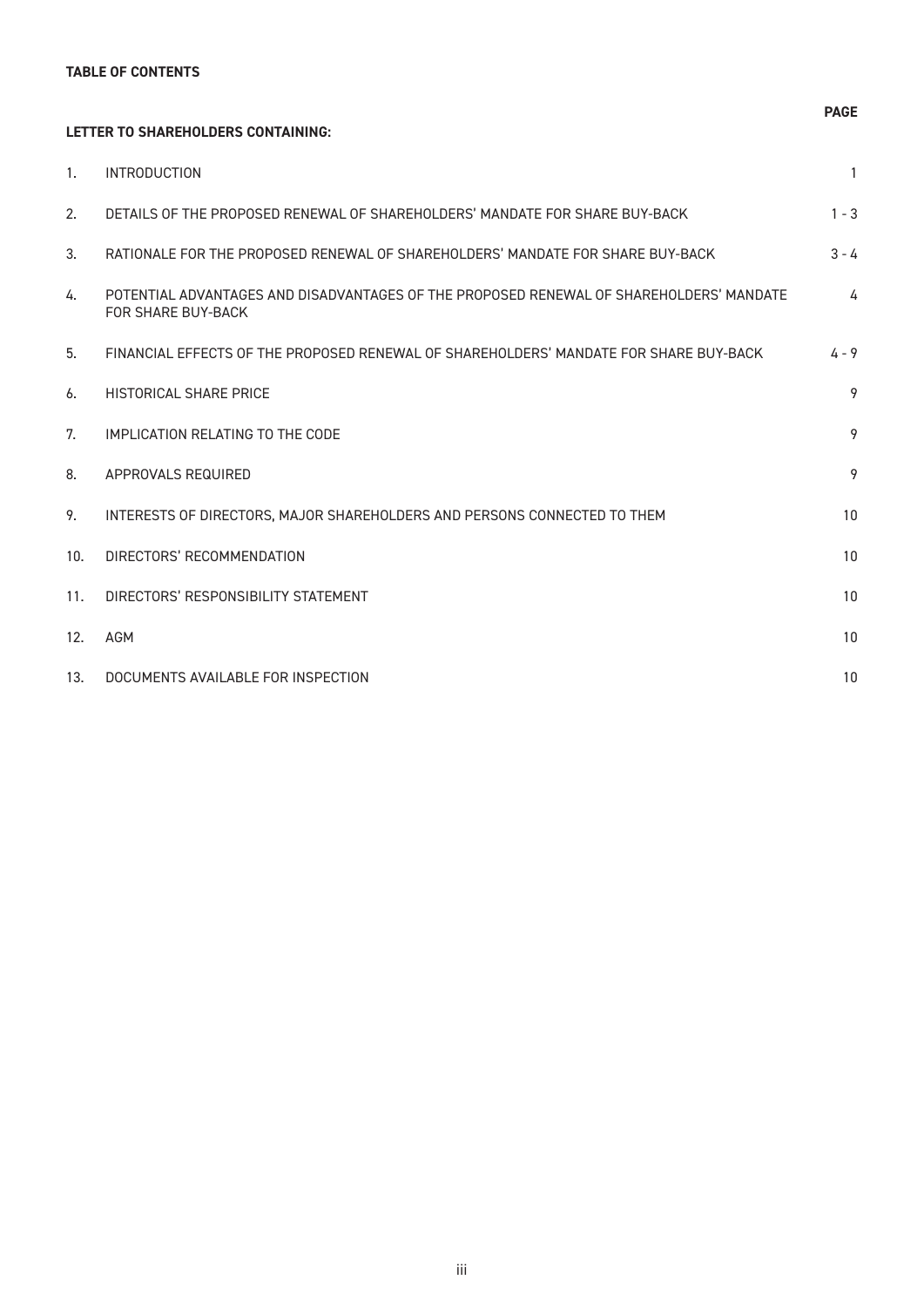

#### **SIGNATURE INTERNATIONAL BERHAD**

Registration No. 200601034359 (754118-K) (Incorporated in Malaysia)

**Registered Office:-**

Unit 30-01, Level 30, Tower A Vertical Business Suite, Avenue 3 Bangsar South, No. 8, Jalan Kerinchi 59200 Kuala Lumpur Wilayah Persekutuan Malaysia

28 October 2020

#### **Board of Directors:-**

Datuk Seri Dr. Mohd Shafei Bin Abdullah *(Independent Non-Executive Chairman)* Tan Kee Choong *(Group Managing Director)* Dato' Chooi Yoey Sun *(Group Executive Director)* Yap Khong *(Senior Independent Non-Executive Director)* Wong Maw Chuan *(Independent Non-Executive Director)* Gu, Jincheng *(Non-Independent Non-Executive Director)* Sun, Weige *(Alternate to Gu, Jincheng)*

#### **To: Our Shareholders**

Dear Sir/Madam,

#### **PROPOSED RENEWAL OF SHAREHOLDERS' MANDATE FOR SHARE BUY-BACK**

#### **1. INTRODUCTION**

On 28 September 2020, the Board announced that the Company intends to seek shareholders' approval for the Proposed Renewal of Shareholders' Mandate for Share Buy-Back at the forthcoming Fourteenth ("14th") AGM to be convened on 3 December 2020.

The purpose of this Statement is to provide you with the relevant information on the Proposed Renewal of Shareholders' Mandate for Share Buy-Back and to seek your approval for an ordinary resolution pertaining thereto to be tabled at the forthcoming 14th AGM.

#### **YOU ARE ADVISED TO READ AND CONSIDER THE CONTENTS OF THIS STATEMENT CAREFULLY BEFORE VOTING ON THE ORDINARY RESOLUTION PERTAINING TO THE PROPOSED RENEWAL OF SHAREHOLDERS' MANDATE FOR SHARE BUY-BACK.**

#### **2. DETAILS OF THE PROPOSED RENEWAL OF SHAREHOLDERS' MANDATE FOR SHARE BUY-BACK**

#### **2.1 Quantum**

The maximum aggregate number of shares which may be purchased by the Company shall not exceed 10% of the total number of issued shares of the Company at any point in time during the validity of the Proposed Renewal of Shareholders' Mandate for Share Buy-Back period ("Share Buy-Back Period"). The shares will be purchased from the open market on Bursa Securities through a stockbroker.

As at the LPD, the Company has purchased 16,117,100 SIGN Shares which are held as treasury shares. The total number of issued shares of the Company, before adjusting for the treasury shares held is 262,723,735 Shares. In addition, the Company has 59,130,392 Warrants outstanding and 15,835,000 unexercised ESOS options outstanding. Assuming all of the ESOS options granted pursuant to the ESOS are exercised and full conversion of the Warrants, the total number of issued shares of SIGN would increase to 337,689,127 SIGN Shares.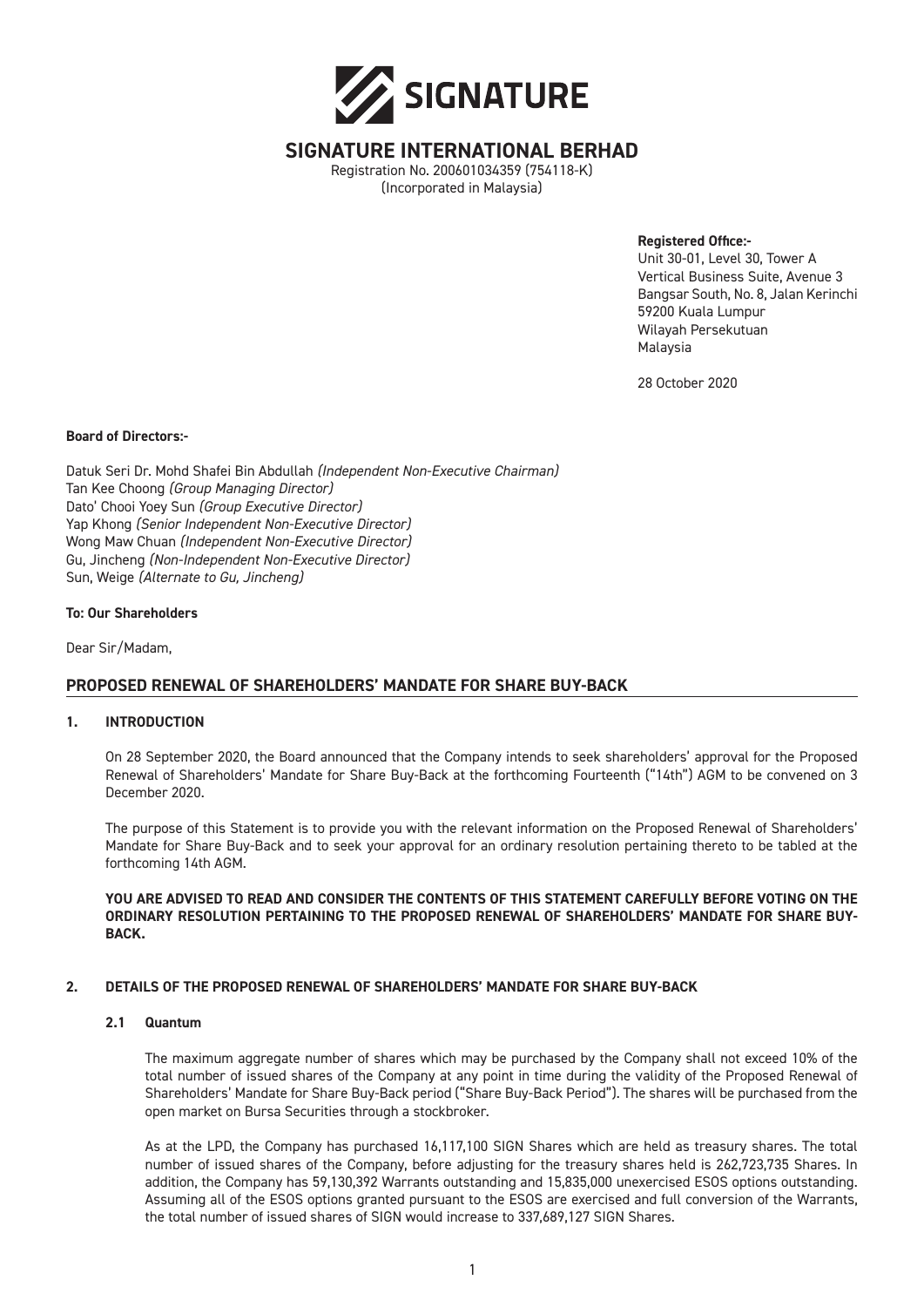#### **2. DETAILS OF THE PROPOSED RENEWAL OF SHAREHOLDERS' MANDATE FOR SHARE BUY-BACK (CONT'D)**

#### **2.1 Quantum (cont'd)**

Assuming no further SIGN Shares are issued, a total of up to 26,272,374 SIGN Shares may be purchased by the Company pursuant to the Proposed Renewal of Shareholders' Mandate for Share Buy-Back inclusive of the 16,117,100 SIGN Shares already purchased and retained as treasury shares as at the LPD. However, assuming full exercise of unconverted Warrants and unexercised ESOS options, a total of 33,768,913 SIGN Shares may be purchased by the Company pursuant to the Proposed Renewal of Shareholders' Mandate for Share Buy-Back inclusive of the 16,117,100 SIGN Shares already purchased and retained as treasury shares as at the LPD.

The Proposed Renewal of Shareholders' Mandate for Share Buy-Back is subject to compliance with Section 127 of the Act and Chapter 12 of the Listing Requirements. Notwithstanding the above, the actual number of SIGN Shares to be purchased and the timing of any purchase, together with the treatment of the Purchased Shares would depend on, inter-alia, the prevailing market conditions and sentiments of Bursa Securities as well as limited to the amount of the retained profits and cash flow position of the Company at the time of purchase.

#### **2.2 Duration and funding**

In compliance with Paragraph 12.10(1) of the Listing Requirements, the maximum amount of funds to be utilised for the Proposed Renewal of Shareholders' Mandate for Share Buy-Back shall not exceed the retained profits of SIGN based on the latest audited financial statements and/or the latest management accounts (where applicable).

The authority from the shareholders, if given, shall be effective upon passing of the ordinary resolution pertaining thereto at the forthcoming AGM and will continue to be in force until:

- (i) the conclusion of the next AGM of the Company at which time the said authority will lapse unless by an ordinary resolution passed at a general meeting of the Company, the authority is renewed, either unconditionally or subject to conditions; or
- (ii) the expiration of the period within which the next AGM of SIGN is required by law to be held; or
- (iii) revoked or varied by an ordinary resolution passed by the shareholders in a general meeting,

#### whichever occurs first.

Shareholders' approval for the Proposed Renewal of Shareholders' Mandate for Share Buy-Back does not impose an obligation for the Company to purchase its own shares. However, the Proposed Renewal of Shareholders' Mandate for Share Buy-Back will accord the Board the authority to purchase its own shares at any time during the Share Buy-Back Period, so long as the purchase is backed by an equivalent amount of retained profits of the Company. In addition, the Board will ensure that the Company satisfies the solvency test as stated under Section 112(2) of the Act before executing the Proposed Renewal of Shareholders' Mandate for Share Buy-Back.

The Proposed Renewal of Shareholders' Mandate for Share Buy-Back, if implemented, is expected to be financed via internally generated funds and/or bank borrowings. In the event that bank borrowings are used to fund the purchase of SIGN Shares pursuant to the Proposed Renewal of Shareholders' Mandate for Share Buy-Back, the Company will ensure that it has in place sufficient funds to repay the said bank borrowings as and when they fall due. The funding through bank borrowings is also not expected to have a material impact on the cash flow position of the Company.

In any case, the maximum amount of funds to be utilised by the Company for the Proposed Renewal of Shareholders' Mandate for Share Buy-Back shall not exceed the retained profits of the Company. Based on the latest audited financial statements of SIGN for the financial year ended 30 June 2020, the retained earnings of SIGN is RM135,674,000.

#### **2.3 Treatment and ranking of the Purchased Shares**

In accordance with Section 127(4) of the Act, the Board would be allowed to deal with the Purchased Shares in the following manner:

(i) to cancel the Purchased Shares;

#### **- The rest of this page has been intentionally left blank -**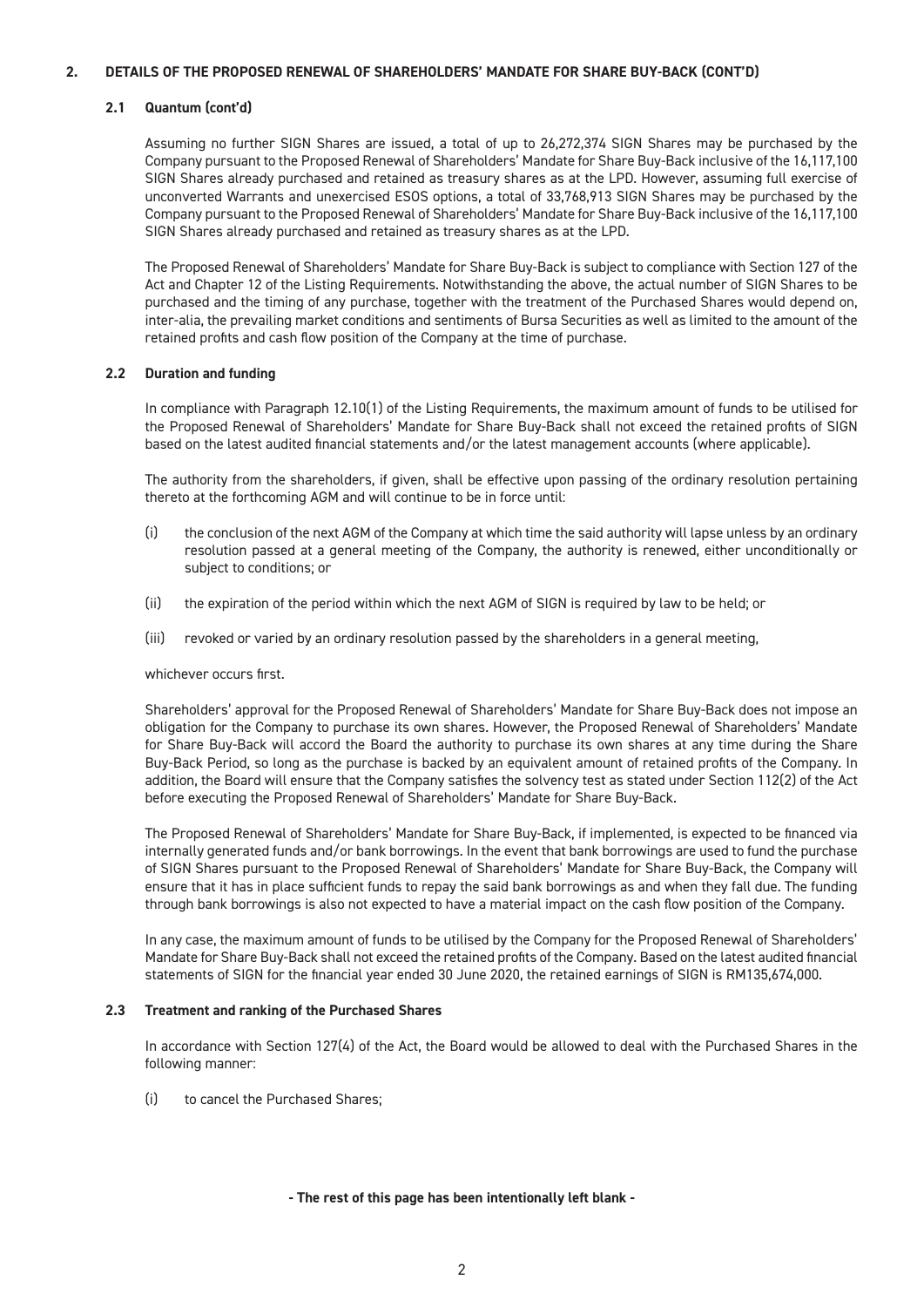#### **2. DETAILS OF THE PROPOSED RENEWAL OF SHAREHOLDERS' MANDATE FOR SHARE BUY-BACK (CONT'D)**

#### **2.3 Treatment and ranking of the Purchased Shares (cont'd)**

- (ii) to retain the Purchased Shares as treasury shares for:-
	- (a) distribute the shares as dividends to the shareholders of the Company, such dividends to be known as "share dividends";
	- (b) resell the shares, or any of the shares in accordance with the relevant rules of Bursa Securities;
	- (c) transfer the shares, or any of the shares for the purposes of or under an employees' share scheme;
	- (d) transfer the shares, or any of the shares as purchase consideration;
	- (e) cancel the shares or any of the shares;
	- (f) sell, transfer or otherwise use the shares for such other purposes as the Minister may by order prescribe; or
- (iii) to retain part of the Purchased Shares as treasury shares and cancel the remainder.

While the Purchased Shares are held as treasury shares, the rights attached to them in relation to voting, dividends and participation in any other distribution are suspended, and the Purchased Shares shall not be taken into account in calculating the number or percentage of shares or a class of shares in the Company for any purpose including determination of substantial shareholdings, takeovers, notices, the requisitioning of meetings, the quorum for a meeting and the result of a vote on a resolution at a meeting.

#### **2.4 Pricing**

Pursuant to Paragraph 12.17 of the Listing Requirements, the Company may only purchase its own shares on Bursa Securities at a price which is not more than fifteen percent (15%) above the VWAP of the SIGN Shares for the five (5) Market Days immediately preceding the date of any purchase(s).

In accordance to Paragraph 12.18 of the Listing Requirements, the Company may only resell the Purchased Shares held as treasury shares on Bursa Securities at:

- (i) a price which is not less than the VWAP for the SIGN Shares for the five (5) Market Days immediately before the resale; or
- (ii) a discounted price of not more than five percent (5%) to the VWAP of the Shares for the five (5) Market Days immediately before the resale provided that:
	- (a) the resale takes place not earlier than thirty (30) days from the date of purchase; and
	- (b) the resale price is not less than the cost of purchase of the SIGN Shares being resold.

#### **2.5 Public shareholding spread**

The Board is mindful of the requirement that the Proposed Renewal of Shareholders' Mandate for Share Buy-Back must not result in the number of SIGN Shares, which are in the hands of public, fall below twenty-five percent (25%) of the total number of issued shares of the Company.

The public shareholding spread of the Company as at the LPD is approximately 44.44%. In implementing the Proposed Renewal of Shareholders' Mandate for Share Buy-Back, the Company will ensure that the minimum public shareholding spread of twenty-five percent (25%) is complied with.

#### **2.6 Purchase of Shares and resale of Treasury Shares made in the previous twelve (12) months**

The Company had not made any purchase, resale, transfer and/cancellation of its own shares in the preceding twelve (12) months. As at the LPD, a total of 16,117,100 SIGN Shares were purchased and held as treasury shares.

#### **3. RATIONALE FOR THE PROPOSED RENEWAL OF SHAREHOLDERS' MANDATE FOR SHARE BUY-BACK**

The Proposed Renewal of Shareholders' Mandate for Share Buy-Back, if implemented, will enable SIGN to utilise any of its financial resources, which is not immediately required for other uses, to purchase its own Shares from the open market, which may have positive impact on the market price of SIGN Shares. The Proposed Renewal of Shareholders' Mandate for Share Buy-Back is expected to stabilise the market price of SIGN Shares traded on Bursa Securities and to prevent against speculation of SIGN Shares, when undervalued, to enhance investors' confidence.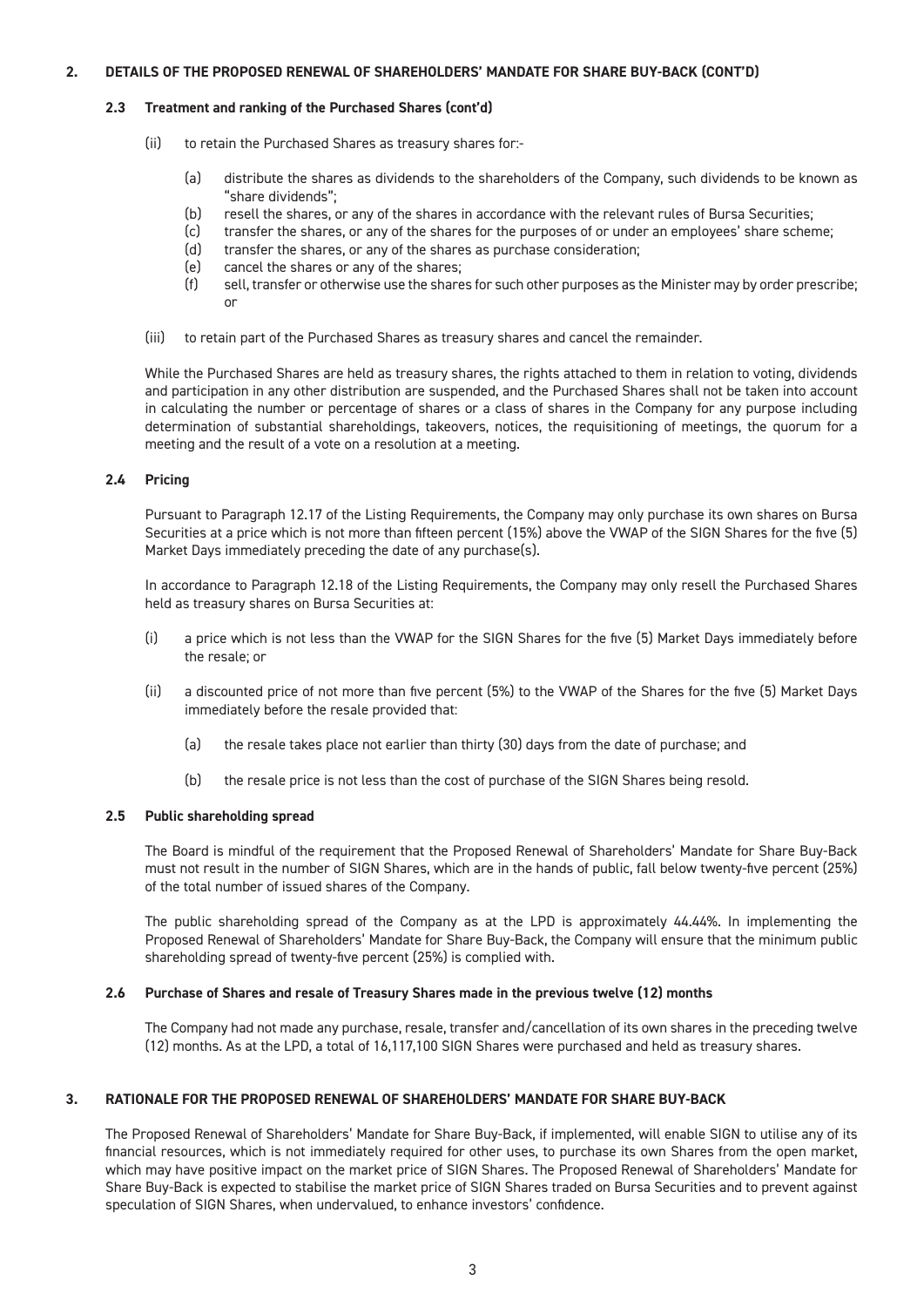#### **3. RATIONALE FOR THE PROPOSED RENEWAL OF SHAREHOLDERS' MANDATE FOR SHARE BUY-BACK (CONT'D)**

Other things being equal, the Proposed Renewal of Shareholders' Mandate for Share Buy-Back, regardless of whether the Purchased Shares are maintained as treasury shares or cancelled, will result in a lower number of SIGN Shares being used for the purposes of computing the EPS. Therefore, the Proposed Renewal of Shareholders' Mandate for Share Buy-Back is expected to improve the EPS of SIGN, which in turn is expected to have a positive impact on the market price of SIGN Shares.

The Purchased Shares may be held as treasury shares and resold on Bursa Securities at a higher price with the intention of realising a potential gain without affecting the total number of issued shares of the Company. Should any treasury shares be distributed as share dividends, this would serve to reward the shareholders of the Company.

The Proposed Renewal of Shareholders' Mandate for Share Buy-Back will be implemented only after due consideration of the financial resources of the Group and the resultant impact on the shareholders of the Company. The Board, in undertaking the Proposed Renewal of Shareholders' Mandate for Share Buy-Back, will be mindful of the interests of the Company and its shareholders.

#### **4. POTENTIAL ADVANTAGES AND DISADVANTAGES OF THE PROPOSED RENEWAL OF SHAREHOLDERS' MANDATE FOR SHARE BUY-BACK**

The potential advantages of the Proposed Renewal of Shareholders' Mandate for Share Buy-Back to the Company and its shareholders are as follows:

- (a) allows the Company to take preventive measures against speculation particularly when its Shares are undervalued, which would in turn, stabilise the market price of SIGN Shares and hence, enhance investors' confidence;
- (b) allows the Company flexibility in achieving the desired capital structure, in terms of debt and equity composition and size of equity;
- (c) if the Purchased Shares which are retained as treasury shares are resold at a higher price, it will provide the Company with opportunities for potential gains; and
- (d) if the treasury shares are distributed as share dividends by the Company, it may then serve to reward the shareholders of the Company.

The potential disadvantages of the Proposed Renewal of Shareholders' Mandate for Share Buy-Back to the Company and its shareholders are as follows:

- (a) the Proposed Renewal of Shareholders' Mandate for Share Buy-Back will reduce the financial resources of the SIGN Group and may result in the Group foregoing better investment opportunities that may emerge in the future;
- (b) an increase in the Company's interest expense and/or a reduction in its interest income, that may be arise from the Company not utilising such funds to repay bank borrowings or not depositing such funds in interest bearing instruments; and
- (c) as the Proposed Renewal of Shareholders' Mandate for Share Buy-Back can only be made out of the retained earnings of the Company, it may result in the reduction of financial resources available for distribution to shareholders of the Company in the immediate future.

In any event, the Board will be mindful of the interest of the Company and its shareholders when implementing the Proposed Renewal of Shareholders' Mandate for Share Buy-Back, cancelling and/or reselling the treasury shares, if any, on Bursa Securities.

#### **5. FINANCIAL EFFECTS OF THE PROPOSED RENEWAL OF SHAREHOLDERS' MANDATE FOR SHARE BUY-BACK**

The financial effects of the Proposed Renewal of Shareholders' Mandate for Share Buy-Back are as follows:-

#### **5.1 Share capital**

The effect of the Proposed Renewal of Shareholders' Mandate for Share Buy-Back on the share capital will depend on whether the SIGN Shares purchased are cancelled or retained as treasury shares.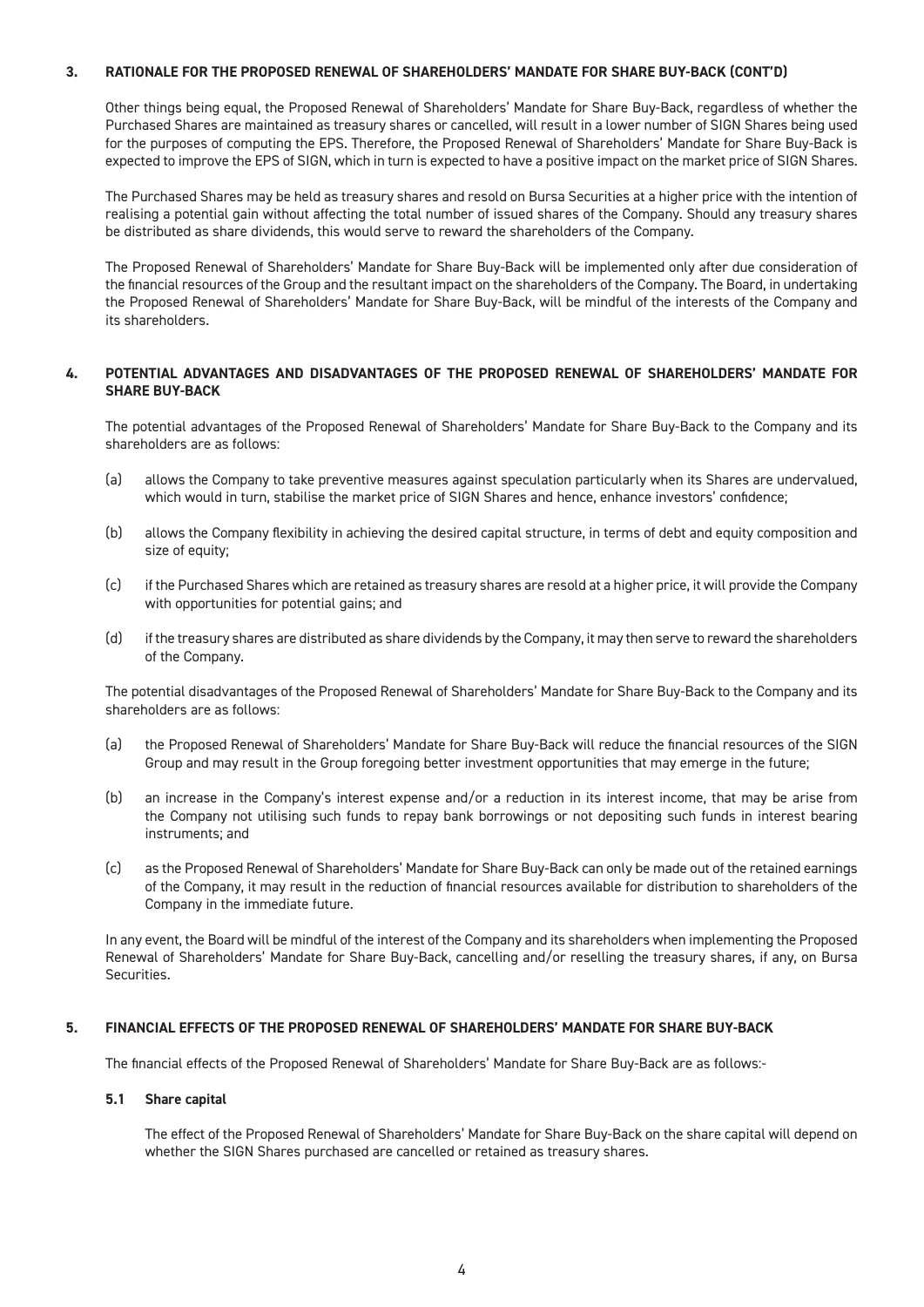#### **5. FINANCIAL EFFECTS OF THE PROPOSED RENEWAL OF SHAREHOLDERS' MANDATE FOR SHARE BUY-BACK (CONT'D)**

#### **5.1 Share capital (cont'd)**

In the event that the maximum number of shares authorised under the Proposed Renewal of Shareholders' Mandate for Share Buy-Back are purchased and retained as treasury shares, there would be no effect on the share capital of SIGN. However, the rights attached to the treasury shares as to voting, dividends and participation in other distribution or otherwise would be suspended.

The Proposed Renewal of Shareholders' Mandate for Share Buy-Back will reduce the total number of issued shares if the SIGN Shares so purchased are cancelled. The effect of the maximum number of shares to be bought back as permitted under the Proposed Renewal of Shareholders' Mandate for Share Buy-Back based on the total number of issued shares as at the LPD assuming the SIGN Shares so purchased are cancelled, is illustrated below:-

- Scenario I : Assuming none of the outstanding Warrants and ESOS options are exercised and the Proposed Renewal of Shareholders' Mandate for Share Buy-Back is implemented in full
- Scenario II : Assuming all the outstanding Warrants and ESOS options are exercised and the Proposed Renewal of Shareholders' Mandate for Share Buy-Back is implemented in full

#### **Scenario I**

|                                                                                                                                              | <b>No. of Shares</b> |
|----------------------------------------------------------------------------------------------------------------------------------------------|----------------------|
| Total number of issued shares as at the LPD                                                                                                  | 262,723,735          |
| Maximum number of Shares which may be purchased pursuant to the<br>Proposed Renewal of Shareholders' Mandate for Share Buy-Back <sup>1</sup> | (26.272.374)         |
| Resulting total number of issued shares                                                                                                      | 236,451,361          |

*Note:* 

<sup>1</sup> *Assuming the Proposed Renewal of Shareholders' Mandate for Share Buy-Back is implemented in full, i.e. up to ten percent (10%) of the enlarged total number of issued shares of SIGN are purchased and that the Shares are subsequently cancelled*

#### **Scenario II**

|                                                                                                                                              | <b>No. of Shares</b> |
|----------------------------------------------------------------------------------------------------------------------------------------------|----------------------|
| Total number of issued shares as at the LPD                                                                                                  | 262.723.735          |
| Assuming all outstanding Warrants are fully converted                                                                                        | 59,130,392           |
| Assuming all outstanding ESOS options are fully exercised                                                                                    | 15,835,000           |
| Enlarged total number of issued shares                                                                                                       | 337,689,127          |
| Maximum number of Shares which may be purchased pursuant to the<br>Proposed Renewal of Shareholders' Mandate for Share Buy-Back <sup>1</sup> | (33,768,913)         |
| Resulting total number of issued shares                                                                                                      | 303,920,214          |

*Note:*

1 *Assuming the Proposed Renewal of Shareholders' Mandate for Share Buy-Back is implemented in full, i.e. up to ten percent (10%) of the enlarged total number of issued shares of SIGN are purchased and that the Shares are subsequently cancelled*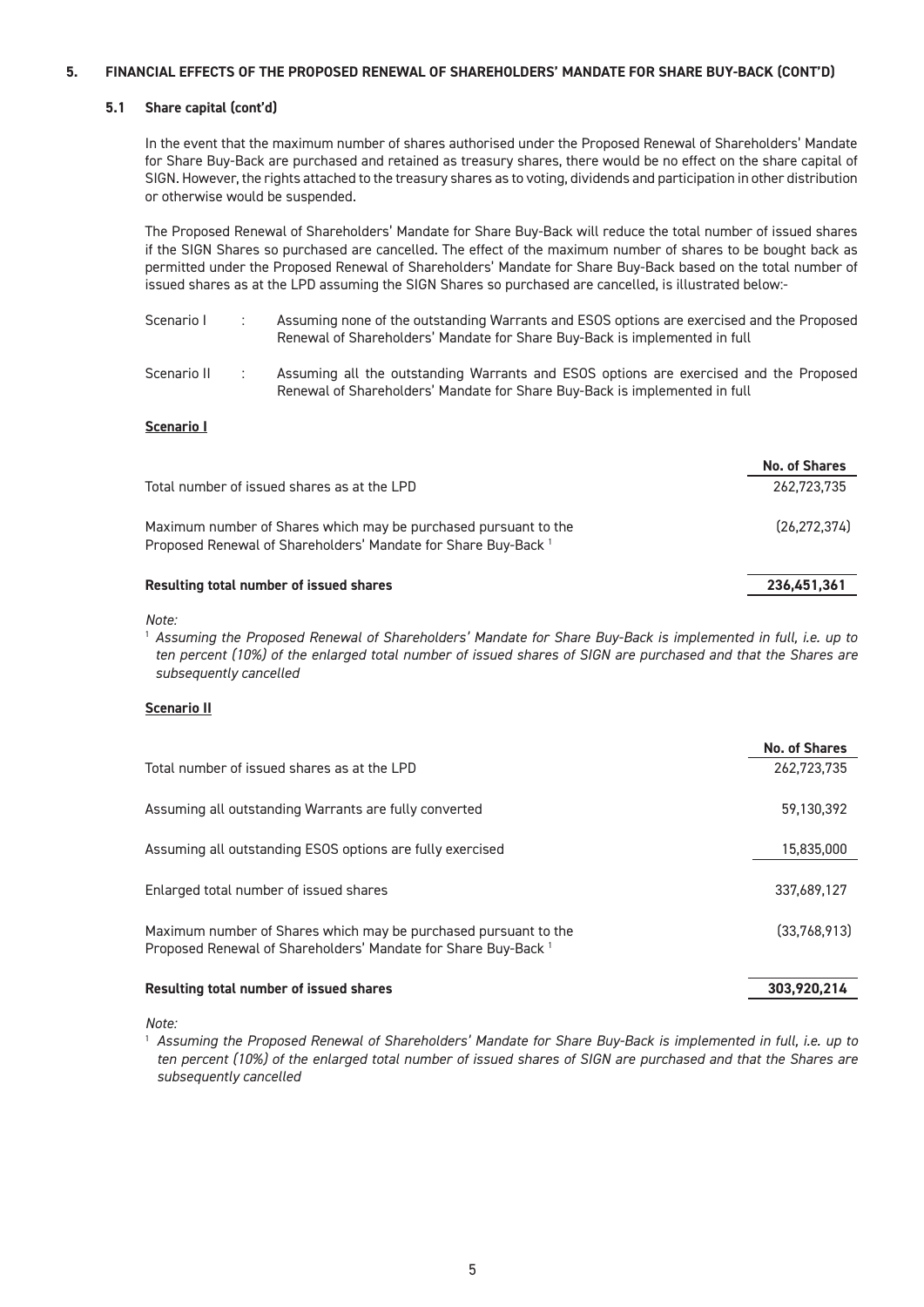#### **5. FINANCIAL EFFECTS OF THE PROPOSED RENEWAL OF SHAREHOLDERS' MANDATE FOR SHARE BUY-BACK (CONT'D)**

#### **5.2 Earnings and EPS**

The effects of the Proposed Renewal of Shareholders' Mandate for Share Buy-Back on the earnings and EPS of the Group are dependent on the number of SIGN Shares purchased, the purchase price(s) of the SIGN Shares and the effective funding cost to SIGN to finance the purchase(s) of such SIGN Shares or any loss in interest income to SIGN or opportunity cost in relation to other investment opportunities.

Assuming the Purchased Shares are retained as treasury shares and subsequently resold, the effects of the earnings and EPS of SIGN will be dependent on the actual selling price, the number of treasury shares resold and the effective gain or interest savings arising from the disposal. If the Purchased Shares are cancelled, the Proposed Renewal of Shareholders' Mandate for Share Buy-Back will increase the EPS of SIGN provided the income forgone and/or interest expense incurred on the Purchased Shares is less than the EPS before the Proposed Renewal of Shareholders' Mandate for Share Buy-Back.

#### **5.3 NA and working capital**

The effects of the Proposed Renewal of Shareholders' Mandate for Share Buy-Back on the NA per share of SIGN Group will depend on the actual number of SIGN Shares purchased, the purchase price(s) of the SIGN Shares at the time of buy back and the effective funding cost to SIGN to finance the purchase of SIGN Shares or any loss in interest income to the Company.

In the event that all the Purchased Shares are cancelled, the Proposed Renewal of Shareholders' Mandate for Share Buy-Back will reduce the NA per Share of SIGN if the purchase price per SIGN Share exceeds the NA per Share at the relevant point in time, and vice versa.

The NA per Share of SIGN will decrease if the Purchased Shares are retained as treasury shares due to the requirement for treasury shares to be carried at cost and be offset against equity, resulting in a decrease in the NA by the cost of the treasury shares.

If the treasury shares are resold on Bursa Securities, the NA per Share of SIGN upon the resale will increase if the Company realises a gain from the resale, and vice versa. If the treasury shares are distributed as share dividends, the NA per Share of SIGN will decrease by the cost of the treasury shares.

The Proposed Renewal of Shareholders' Mandate for Share Buy-Back, as and when implemented, will reduce the working capital and cash flow of the SIGN Group, the quantum of which will depend on, amongst others, the purchase price(s) of SIGN Shares and the number of SIGN Shares purchased.

For the Purchased Shares which are kept as treasury shares, upon their resale, the working capital and available cash of the Group will increase upon the receipt of the proceeds from the resale. The quantum of the increase in the working capital and available cash will depend on the actual selling price(s) of the treasury shares and the number of treasury shares resold.

**- The rest of this page has been intentionally left blank -**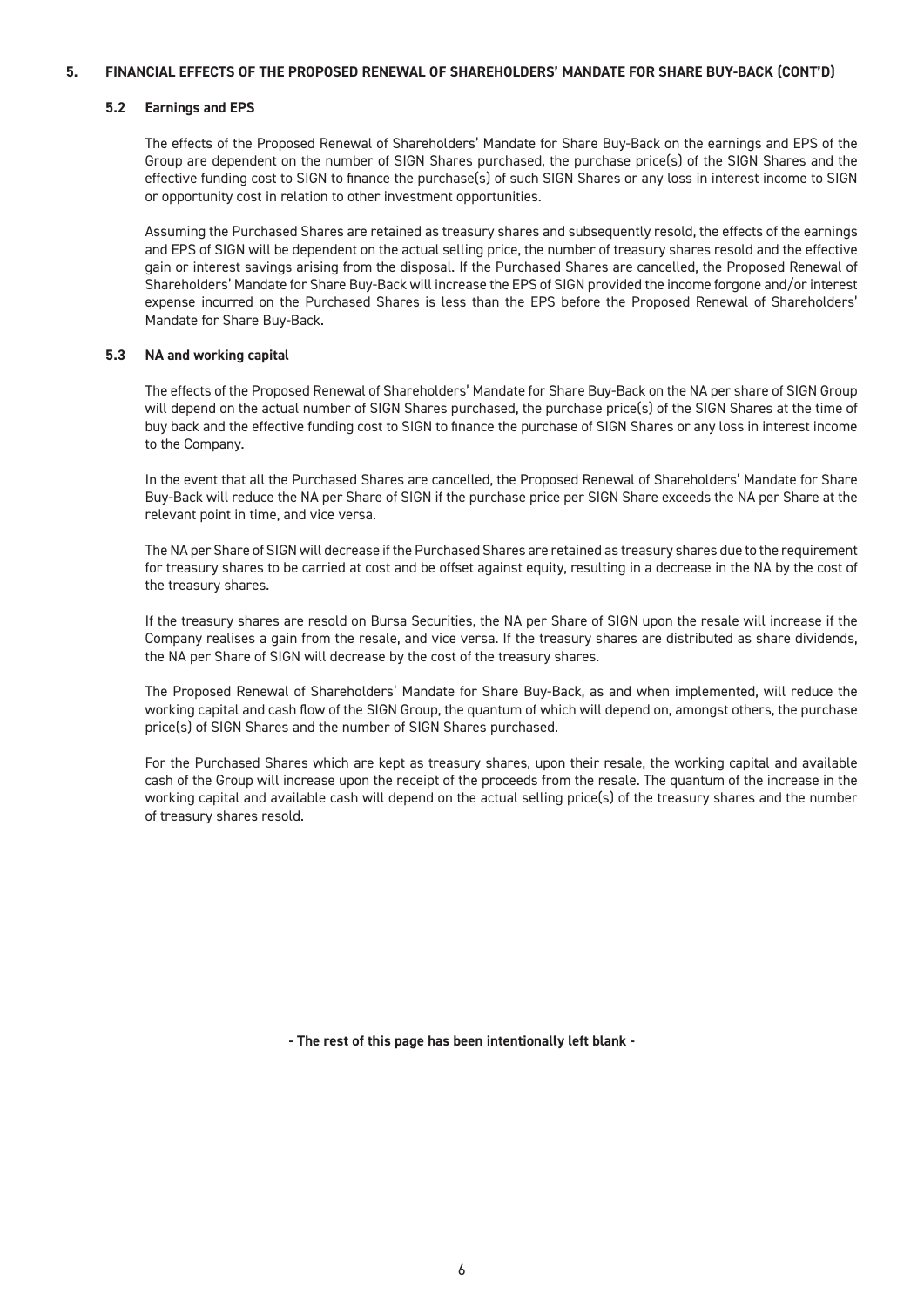FINANCIAL EFFECTS OF THE PROPOSED RENEWAL OF SHAREHOLDERS' MANDATE FOR SHARE BUY-BACK (CONT'D) **5. FINANCIAL EFFECTS OF THE PROPOSED RENEWAL OF SHAREHOLDERS' MANDATE FOR SHARE BUY-BACK (CONT'D)**

.<br>ด

# Substantial Shareholders' and Directors' shareholdings **5.4 Substantial Shareholders' and Directors' shareholdings** 5.4

The proforma effects of the Proposed Renewal of Shareholders' Mandate for Share Buy-Back on the shareholdings of the Directors and Substantial Shareholders as at the LPD are The proforma effects of the Proposed Renewal of Shareholders' Mandate for Share Buy-Back on the shareholdings of the Directors and Substantial Shareholders as at the LPD are as follows:as follows:-

## Scenario I **Scenario I**

|                                         |             |                    | Before the Proposed Renewal of Shareholders' Mandate |       |               |                    | After the Proposed Renewal of Shareholders' Mandate |       |
|-----------------------------------------|-------------|--------------------|------------------------------------------------------|-------|---------------|--------------------|-----------------------------------------------------|-------|
|                                         |             | for Share Buy-Back |                                                      |       |               | for Share Buy-Back |                                                     |       |
|                                         | Direct      |                    | Indirect                                             |       | <b>Direct</b> |                    | Indirect                                            |       |
|                                         | No.of       |                    | No.of                                                |       | No.of         |                    | No.of                                               |       |
|                                         | Shares Held | $% =$              | Shares Held                                          | $% =$ | Shares Held   | ৯ৎ                 | Shares Held                                         | వ్    |
| Substantial Shareholders                |             |                    |                                                      |       |               |                    |                                                     |       |
| Tenyin Holding Sdn. Bhd.                | 69,390,608  | 28.14              |                                                      |       | 69,390,608    | 29.35              |                                                     | ı     |
| Dato' Chooi Yoey Sun                    | 67,631,400  | 27.42              |                                                      |       | 67,631,400    | 28.60              |                                                     |       |
| Tenyin (L) Foundation                   |             |                    | 69,390,608                                           | 28.14 |               |                    | 69,390,608                                          | 29.35 |
| Tan Kee Choong                          |             |                    | 69,390,6084                                          | 28.14 |               |                    | 69,390,6084                                         | 29.35 |
| Ching Seong Yin                         |             |                    | 69,390,608                                           | 28.14 |               |                    | 69,390,608                                          | 29.35 |
| JPND Singapore Pte. Ltd.                | 22,418,785  | 9.09               |                                                      |       | 22,418,785    | 9.48               |                                                     |       |
| Xiamen Goldenhome Co., Ltd              |             |                    | 22,418,785°                                          | 9.09  |               |                    | 22,418,785                                          | 9.48  |
| Xiamen Jianpan Group Co., Ltd           |             |                    | 22,418,7857                                          | 9.09  |               |                    | 22,418,7857                                         | 9.48  |
| Wen Jianhuai                            |             |                    | 22,418,785                                           | 9.09  |               |                    | 22,418,785                                          | 9.48  |
| Pan Xiaozhen                            |             |                    | 22,418,785                                           | 9.09  |               |                    | 22,418,785                                          | 9.48  |
| <b>Directors</b>                        |             |                    |                                                      |       |               |                    |                                                     |       |
| Datuk Seri Dr. Mohd Shafei Bin Abdullah | 1,326       |                    |                                                      |       | 1,326         |                    |                                                     | ı     |
| Dato' Chooi Yoey Sun                    | 67,631,400  | 27.42              |                                                      |       | 67,631,400    | 28.60              |                                                     |       |
| Tan Kee Choong                          |             |                    | 69,390,6084                                          | 28.14 |               |                    | 69,390,6084                                         | 29.35 |
| Yap Khong                               |             |                    |                                                      |       |               |                    |                                                     |       |
| Wong Maw Chuan                          |             |                    |                                                      |       |               |                    |                                                     |       |
| Gu, Jincheng                            |             |                    |                                                      |       |               |                    |                                                     |       |
| Sun, Weige - Alternate to Gu, Jincheng  |             |                    |                                                      |       |               |                    |                                                     |       |

## *Notes:-*

4

Assuming the Proposed Renewal of Shareholders' Mandate for Share Blu-Back is implemented in tull, i.e. up to ten percent (10%) of the enlarged total number of issued shares of SIGN are purchased and the Shares are subseque Assuming the Proposed Renewal of Shareholders' Mandate for Share Buy-Back is implemented in full, i.e. up to ten percent (10%) of the enlarged total number of issued shares of SIGN are purchased and that the Shares are sub *Excluding a total of 16,117,100 shares bought back by the Company and retained as treasury shares. cancelled.*

*Deemed interested by virtue of its shareholdings in Tenyin Holding Sdn. Bhd.* 

*Deemed interested by virtue of his interest in Tenyin (L) Foundation which in turn holds 100% equity in Tenyin Holding Sdn. Bhd. pursuant to Section 8(4) of the Act.* 

*Deemed interested by virtue of her interest in Tenyin (L) Foundation which in turn holds 100% equity in Tenyin Holding Sdn. Bhd. pursuant to Section 8(4) of the Act.* 

*Deemed interested by virtue of its shareholdings in JPND Singapore Pte. Ltd. pursuant to Section 8(4) of the Act.*

" Deemed interested by virtue of its interest in Xiamen Goldenhome Co., Ltd being entitled to exercise not less than 20% of the votes attached to the voting shares in JPND Singapore Pte. Ltd. pursuant to Section 8(4) of th  $^{\alpha}$ 

® Deemed invirtue of his interest in Xiamen Jianpan Group Co., Ltd which in turn being entitled to exercise not less than 20% of the votes attached to the voting shares in Xiamen Goldenhome Co., Ltd which in turn holds 100

*Negligible.*

 $\circ$ 

 $\overline{r}$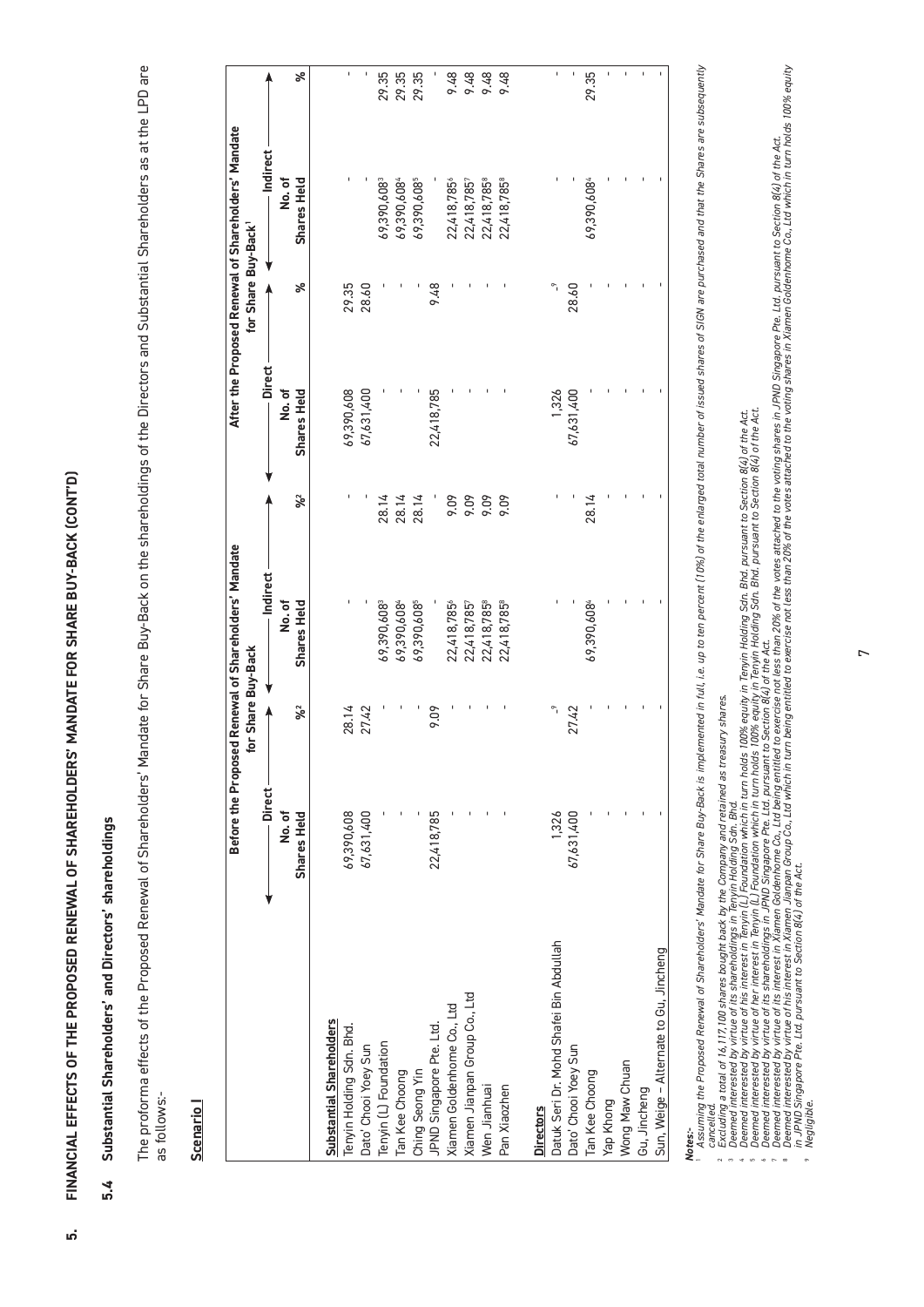FINANCIAL EFFECTS OF THE PROPOSED RENEWAL OF SHAREHOLDERS' MANDATE FOR SHARE BUY-BACK (CONT'D) **5. FINANCIAL EFFECTS OF THE PROPOSED RENEWAL OF SHAREHOLDERS' MANDATE FOR SHARE BUY-BACK (CONT'D)**

.<br>ด

Substantial Shareholders' and Directors' shareholdings (cont'd) **5.4 Substantial Shareholders' and Directors' shareholdings (cont'd)** 5.4

Scenario II **Scenario II**

|                                            |                      |       | Before the Proposed Renewal of Shareholders'<br>Mandate for Share Buy-Back |                      | Assuming the full exercise of all outstanding Warrants |       | and ESOS Options        |       |                      |       | After the Proposed Renewal of Shareholders' Mandate<br>for Share Buy-Back <sup>1</sup> |       |
|--------------------------------------------|----------------------|-------|----------------------------------------------------------------------------|----------------------|--------------------------------------------------------|-------|-------------------------|-------|----------------------|-------|----------------------------------------------------------------------------------------|-------|
|                                            | - Direct -           |       | Indirect                                                                   |                      | <b>Direct</b>                                          |       | Indirect                |       | <b>Direct</b>        |       | Indirect                                                                               |       |
|                                            | Shares Held<br>No.of | $% =$ | Shares Held<br>No.of                                                       | $\mathbf{\hat{x}}^2$ | Shares Held<br>No.of                                   | వ     | Shares Held<br>No.of    | వ     | Shares Held<br>No.of | ৯     | Shares Held<br>No.of                                                                   | వి    |
| <b>Substantial Shareholders</b>            |                      |       |                                                                            |                      |                                                        |       |                         |       |                      |       |                                                                                        |       |
| Tenyin Holding Sdn. Bhd.                   | 69,390,608           | 28.14 |                                                                            |                      | 79,229,610                                             | 23.46 |                         |       | 79,229,610           | 26.07 |                                                                                        |       |
| Dato' Chooi Yoey Sun                       | 67,631,400           | 27.42 |                                                                            |                      | 68,631,400                                             | 20.32 |                         |       | 68,631,400           | 22.58 |                                                                                        |       |
| Tenyin (L) Foundation                      |                      |       | 69,390,608                                                                 | 28.14                |                                                        |       | 79,229,610 <sup>3</sup> | 23.46 |                      |       | 79,229,610 <sup>3</sup>                                                                | 26.07 |
| Tan Kee Choong                             |                      |       | 69,390,6084                                                                | 28.14                | 1,000,000                                              | 0.30  | 79,229,6104             | 23.46 | 1,000,000            | 0.33  | 79,229,6104                                                                            | 26.07 |
| Ching Seong Yin                            |                      |       | 69,390,6085                                                                | 28.14                |                                                        |       | 79,229,610 <sup>5</sup> | 23.46 |                      |       | 79,229,610 <sup>5</sup>                                                                | 26.07 |
| JPND Singapore Pte. Ltd.                   | 22,418,785           | 9.09  |                                                                            |                      | 22,418,785                                             | 6.64  |                         |       | 22,418,785           | 7.37  |                                                                                        |       |
| Xiamen Goldenhome Co., Ltd                 |                      |       | 22,418,785                                                                 | 9.09                 |                                                        |       | 22,418,785              | 6.64  |                      |       | 22,418,785°                                                                            | 7.37  |
| Xiamen Jianpan Group Co., Ltd              |                      |       | 22,418,785                                                                 | 9.09                 |                                                        |       | 22,418,7857             | 6.64  |                      |       | 22,418,785                                                                             | 7.37  |
| Wen Jianhuai                               |                      |       | 22,418,7858                                                                | 9.09                 |                                                        |       | 22,418,7858             | 6.64  |                      |       | 22,418,785                                                                             | 7.37  |
| Pan Xiaozhen                               |                      |       | 22,418,7858                                                                | 9.09                 |                                                        |       | 22,418,785              | 6.64  |                      |       | 22,418,785                                                                             | 7.37  |
| <b>Directors</b>                           |                      |       |                                                                            |                      |                                                        |       |                         |       |                      |       |                                                                                        |       |
| Datuk Seri Dr. Mohd Shafei Bin<br>Abdullah | 1,326                |       |                                                                            |                      | 2,001,657                                              | 0.59  |                         |       | 2,001,657            | 0.66  |                                                                                        |       |
| Tan Kee Choong                             |                      |       | 69,390,6084                                                                | 28.14                | 1,000,000                                              | 0.30  | 79,229,6104             | 23.46 | 1,000,000            | 0.33  | 79,229,6104                                                                            | 26.07 |
| Dato' Chooi Yoey Sun                       | 67,631,400           | 27.42 |                                                                            |                      | 68,631,400                                             | 20.32 |                         |       | 68,631,400           | 22.58 |                                                                                        |       |
| Wong Maw Chuan                             |                      |       |                                                                            |                      | 500,000                                                | 0.15  |                         |       | 500,000              | 0.16  |                                                                                        |       |
| Yap Khong                                  |                      |       |                                                                            |                      | 500,000                                                | 0.15  |                         |       | 500,000              | 0.16  |                                                                                        |       |
| Gu, Jincheng                               |                      |       |                                                                            |                      |                                                        |       |                         |       |                      |       |                                                                                        |       |
| Sun, Weige - Alternate to Gu,<br>Jincheng  |                      |       |                                                                            |                      |                                                        |       |                         |       |                      |       |                                                                                        |       |

Assuming the Proposed Renewal of Shareholders' Mandate for Share for Palamental in the Live of the endspectation in the Characters of Sichland and that the Shareholders' Mandate for Share Bur-Back's implement of the Unit i **Notes:-**<br>In Assuming the Proposed Renewal of Shareholders' Mandate for Share Buy-Back is implemented. i.e. up to ten percent (10%) of the enlarged total number of issued shares of SIGN are purchased and that the Shares ar Assuming the Proposed Renewal of Shareholders' Mandate for Share Buy-Back is implemented in tull, i.e. up to ten percent (10%) of the enlarged total number of issued shares of SIGN are purchased and the Shares are subseque *cancelled.*  $\sim$ 

*Excluding a total of 16,117,100 shares bought back by the Company and retained as treasury shares.*

*Deemed interested by virtue of its shareholdings in Tenyin Holding Sdn. Bhd.*

*Deemed interested by virtue of his interest in Tenyin (L) Foundation which in turn holds 100% equity in Tenyin Holding Sdn. Bhd. pursuant to Section 8(4) of the Act.* 

*Deemed interested by virtue of her interest in Tenyin (L) Foundation which in turn holds 100% equity in Tenyin Holding Sdn. Bhd. pursuant to Section 8(4) of the Act.* 

*Deemed interested by virtue of its shareholdings in JPND Singapore Pte. Ltd. pursuant to Section 8(4) of the Act.*

" Deemed interested by virtue of its interest in Xiamen Goldenhome Co., Ltd being entitled to exercise not less than 20% of the votes attached to the voting shares in JPND Singapore Pte. Ltd. pursuant to Section 8(4) of th

® Deemed interested by virtue of his interest in Xiamen Jianpan Group Go, Ltd which in turn being entiled to exercise not less than 20% of the votes attached to the voting shares in Xiamen Goldenhome Co., Ltd winch in turn

 $\overline{9}$ 

*Negligible.* 

6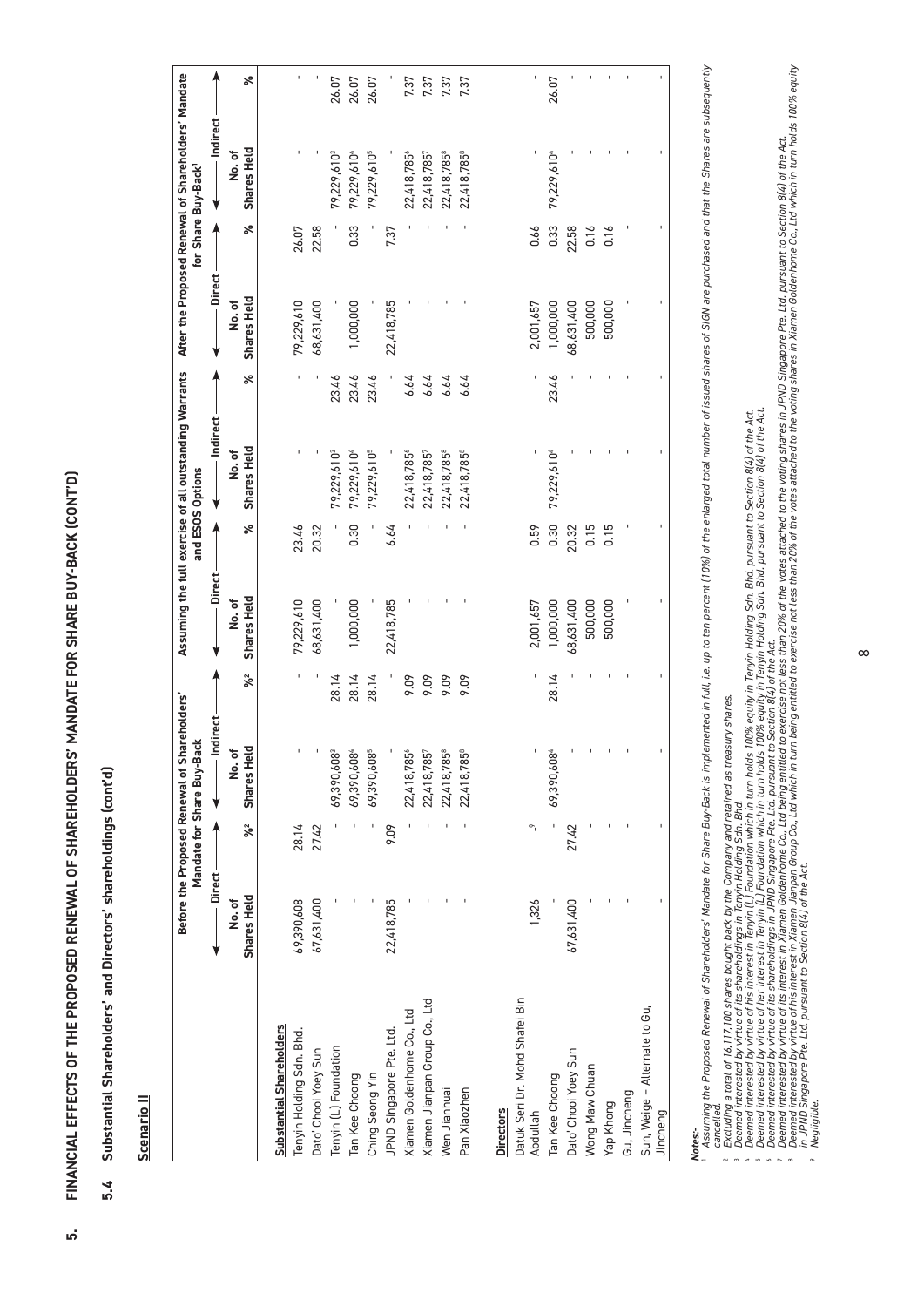#### **5. FINANCIAL EFFECTS OF THE PROPOSED RENEWAL OF SHAREHOLDERS' MANDATE FOR SHARE BUY-BACK (CONT'D)**

#### **5.5 Dividends**

Barring unforeseen circumstances, the Proposed Renewal of Shareholders' Mandate for Share Buy-Back is not expected to have any impact on the policy of the Board in recommending dividends, if any, to shareholders of SIGN. However, as stated in Section 2.3 and Section 3 of the Statement, the Board may have the option to distribute future dividends in the form of the treasury shares purchased pursuant to the Proposed Renewal of Shareholders' Mandate for Share Buy-Back.

#### **5.6 Gearing**

The effect of the Proposed Renewal of Shareholders' Mandate for Share Buy-Back on the gearing of the Group will depend on the proportion of borrowings utilised to fund any purchase of the SIGN Shares. At this juncture, the Board has not determined on whether to use any form of borrowings for purposes of the Proposed Renewal of Shareholders' Mandate for Share Buy-Back.

#### **6. HISTORICAL SHARE PRICE**

The highest and lowest prices of SIGN Shares traded on Bursa Securities for the past 12 months from October 2019 to September 2020 are as follows:

|           | High (RM) | Low (RM) |
|-----------|-----------|----------|
| 2019      |           |          |
| October   | 0.525     | 0.460    |
| November  | 0.495     | 0.425    |
| December  | 0.490     | 0.425    |
| 2020      |           |          |
| January   | 0.490     | 0.430    |
| February  | 0.450     | 0.360    |
| March     | 0.395     | 0.155    |
| April     | 0.490     | 0.330    |
| May       | 0.375     | 0.335    |
| June      | 0.420     | 0.320    |
| July      | 0.445     | 0.315    |
| August    | 0.350     | 0.290    |
| September | 0.420     | 0.310    |

Last transacted price on Bursa Securities on LPD, being the latest practicable date prior to the printing of the Statement was RM0.320.

*Source: Investing.com*

#### **7. IMPLICATION RELATING TO THE CODE**

Based on the Company's issued and paid-up capital of the current shareholdings of the Substantial Shareholders and/or parties acting in concert as at LPD, none of the Substantial Shareholders and/or parties acting in concert with them will be required to make a mandatory general offer as a result of the maximum number of Shares being purchased under the Proposed Renewal of Shareholders' Mandate for Share Buy-Back.

In the event that the Proposed Renewal of Shareholders' Mandate for Share Buy-Back would result in the Substantial Shareholders and/or parties acting in concert with them incurring a mandatory general offer obligation under the Code, approvals would be sought from the Securities Commission ("SC") for the exemption, subject to certain conditions being met since the increase in their shareholding is inadvertent and is a result of action that is outside their direct participation.

In the event the proposed waiver is not granted by SC, the Company will only proceed with the Proposed Renewal of Shareholders' Mandate for Share Buy-Back to the extent that it will not contravene the limit as provided under the Code.

#### **8. APPROVALS REQUIRED**

The Proposed Renewal of Shareholders' Mandate for Share Buy-Back is subject to the approval of the shareholders of SIGN at the forthcoming 14th AGM which will be held on 3 December 2020.